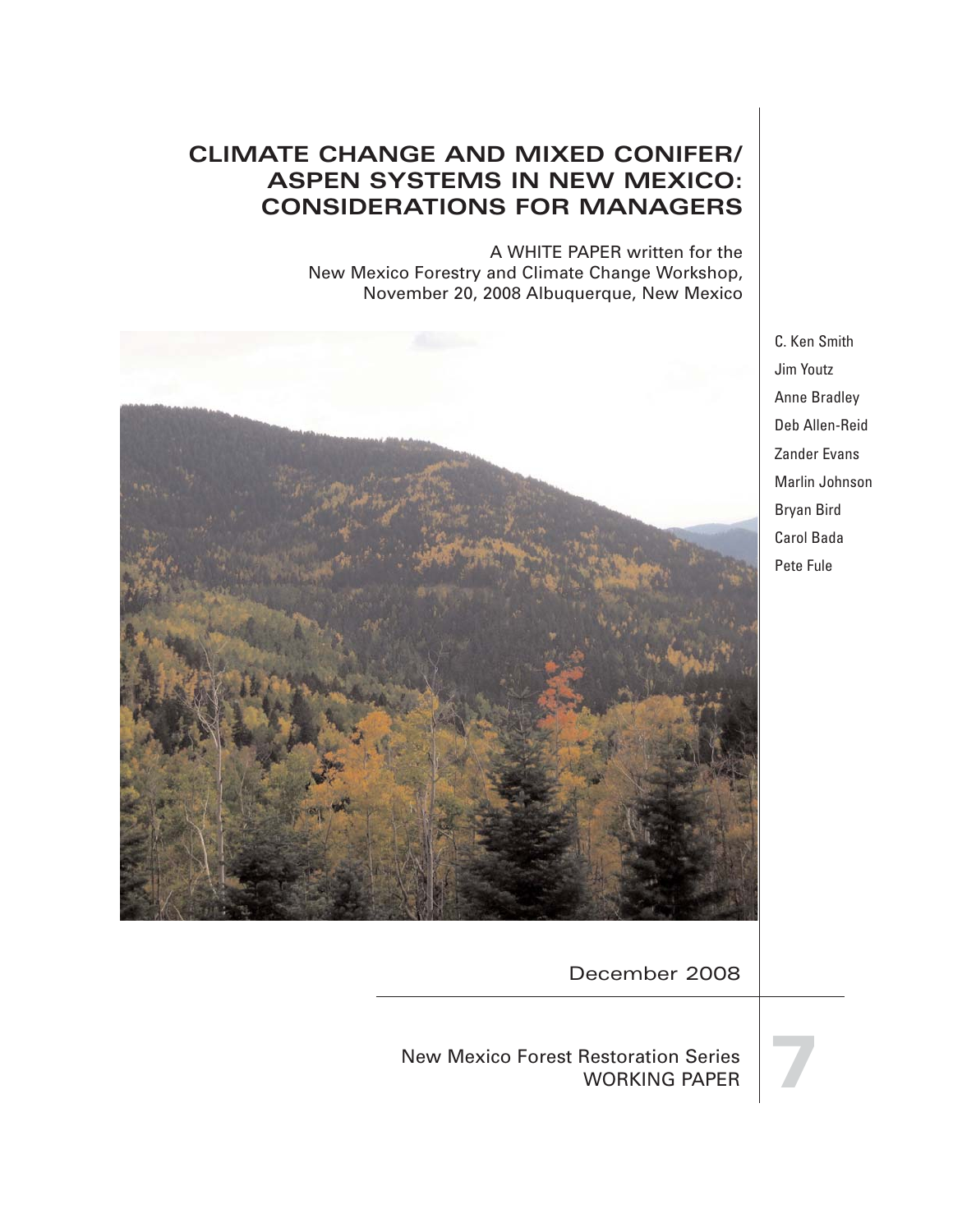New Mexico Forest Restoration Series WORKING PAPER 7

# **CLIMATE CHANGE AND MIXED CONIFER/ ASPEN SYSTEMS IN NEW MEXICO: CONSIDERATIONS FOR MANAGERS**

A WHITE PAPER written for the New Mexico Forestry and Climate Change Workshop, November 20, 2008 Albuquerque, New Mexico

> **Publication Date:** December 2008

#### **Authors:**

C. Ken Smith (NM Forest and Watershed Restoration Institute) Jim Youtz (US Forest Service, Region 3), Anne Bradley (The Nature Conservancy), Deb Allen-Reid (US Forest Service, Region 3), Zander Evans (Forest Guild), Marlin Johnson (Society of American Foresters), Bryan Bird (WildEarth Guardians), Carol Bada (NM Forestry Division) and Pete Fule (Ecological Restoration Institute

> Produced with funding from the Collaborative Forest Restoration Program

Please contact New Mexico Forest and Watershed Restoration Institute for reproduction policies. All material copyright © 2008.

**New Mexico Forest and Watershed Restoration Institute**

New Mexico Highlands University PO Box 9000 Las Vegas, NM 87701

New Mexico Forest and Watershed Restoration Institute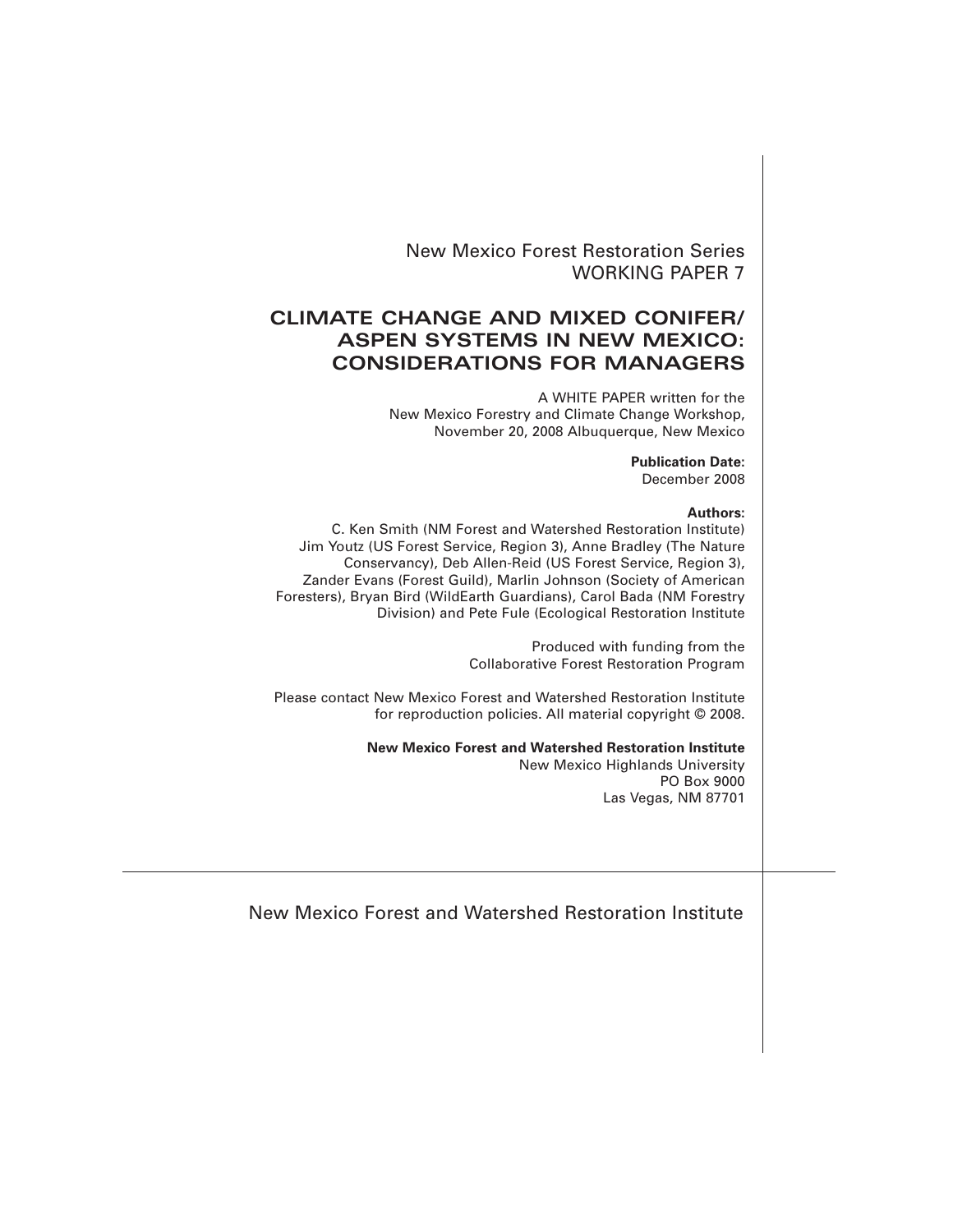Climate Change and Mixed Conifer/ Aspen Systems in New Mexico: Considerations for Managers

# **Introduction**

Although skepticism about the importance of climate change and its anthropogenic influences still exists throughout the various natural resource professions, the tide seems to have turned with respect to forestry. This shift in opinion is exemplified by the U.S. Forest Service's (USFS) new commitment to the issue. The USFS has recently prioritized climate-based research and Chief Gail Kimbell has stated that "history will judge the leaders of our age by how well we respond to climate change. It is time for a coordinated, agency-wide response to climate change."

In addition, the Society of American Foresters (SAF) recently published an entire issue of the Journal of Forestry that addressed climate change and the impacts on forests (Vol 106, No. 3, 2008). In this issue, the president of SAF, Tom Thompson, commented that "climate change, forest management, and policy-making are mingling in new and important ways". In addition, he indicated that professional foresters have important contributions to make with regard to societal concerns about global climate change.

The Forest Guild, which convened the 2008 New Mexico Forest and Climate Change workshop, has also released an official policy statement on forests and climate change as well as a report entitled "Climate Change, Carbon and the Forests of the Northeast". This report identifies forest conservation and management practices that enhance our forests' capacity to mitigate and adapt to changing climatic conditions, while supporting biotic life and human livelihoods.

In light of the national acceptance of climate change, and a willingness on the part of professional foresters to think about how these changes will affect forest management, clearly it is time for regional and more localized conversations on the topic. In the context of the New Mexico-based climate predictions, our working group has been tasked with an examination of the mixed conifer/aspen systems in the state and how the Gutzler/IPCC predictions will affect this forest type in the coming years. In this paper, we first define the mixed conifer/aspen type and provide observations about historic and current conditions in the drier and wetter mixed conifer forests (primarily Jim Youtz's observations). We then address a range of issues particularly important for higher elevation forests (e.g., sublimation, insect and diseases, aspen decline, wildlife responses). We also attempt to address Millar et al.'s (2007) adaptive strategies (response, resilience, and resistance options) and how these options could be applied in the mixed conifer zone. Finally, we conclude by providing some thoughts on the need for monitoring, adaptive management, and landscapescale planning.

Considering the nation's current financial strain and the limited resources that will be available in the near future to conduct meaningful landscape-scale restoration, we would like to emphasize the need for all land management entities to carefully prioritize management actions. In a world of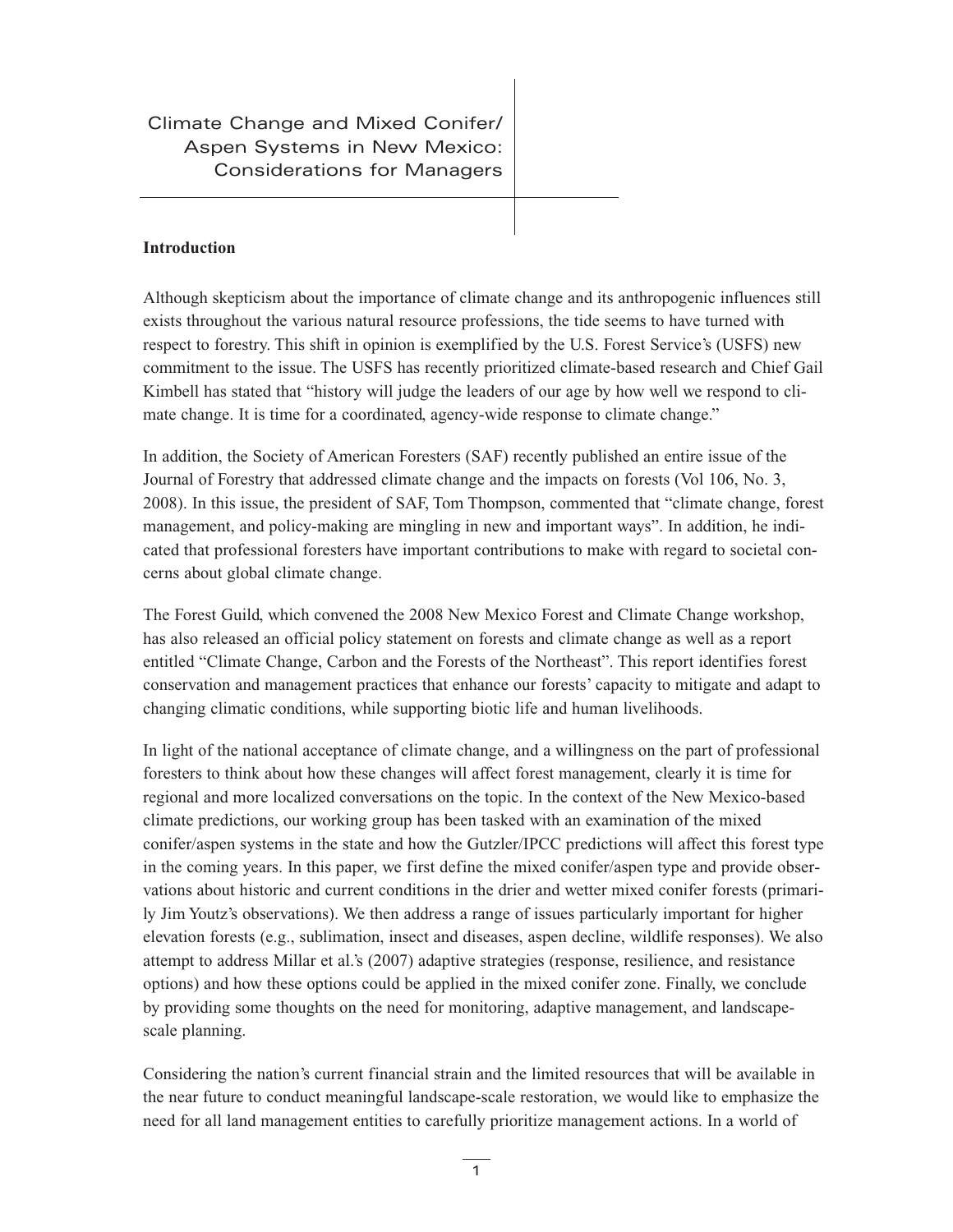limited resources, competing objectives, and complex jurisdictional boundaries, collaborative and multi-jurisdictional planning will be essential to the implementation of the ideas and recommendations found in this paper. Once stakeholders agree on the location and extent of priority areas, we feel that the best initial approach for managers is to promote practices that will result in a more resilient ecosystem. Furthermore, changes in management strategies in future years should be guided by adaptive management that is driven by a carefully designed monitoring program

# **MIXED CONIFER FORESTS IN THE SOUTHWESTERN U.S.:** *A Working*

*Definition for Forest Classification for Land Management Planning and Ecological Restoration*

# **Introduction**

Mixed conifer is a generalized forest type that exists throughout western North America in montane settings. Mixed conifer forests exist along a broad continuum of climatic zones and consist of many different assemblages of tree



and understory plant species. Ecological functions and plant community succession varies greatly across this continuum. Despite these differences, mixed conifer forests have often been generally mapped and managed as uniformly similar forests. However, a greater distinction is necessary to examine management alternatives and to design ecologically appropriate forest restoration projects.

This section describes mixed conifer forests in the Southern Rocky Mountains, Colorado Plateau, and Basin and Range regions of the Southwestern U.S. This classification groups different mixed conifer forests together based upon generalized disturbance regimes and climate and plant associations. Using previously described and published plant association habitat types, we infer historic fire regimes that influence forest developmental dynamics.

# *General description of mixed conifer*

Mixed-conifer stands can be found below 6,000 ft in canyon bottoms and on steep north-facing slopes, but most mixed conifer occurs above 7,500 ft in the Southwest (USDA Forest Service, Southwestern Region 1997) and from  $6,200 - 9,200$  ft on the northern portion of the Colorado Plateau (Youngblood and Mauk 1985). Moisture and temperature are primary factors controlling the site-suitability for mixed-conifer forests. The typical spring and early summer dry season in the Southwest limits the extent of mixed conifer (Jones 1974).

The term mixed conifer refers to a specific forest life zone, generally between the mountain foothills and sub-alpine zones (Burns 1989). Mixed-conifer forests occupy cooler, moister sites than those occupied by ponderosa pine and pinyon-juniper woodland, and they occupy warmer sites than those occupied by spruce-fir forests. Stands composed solely of various species of pine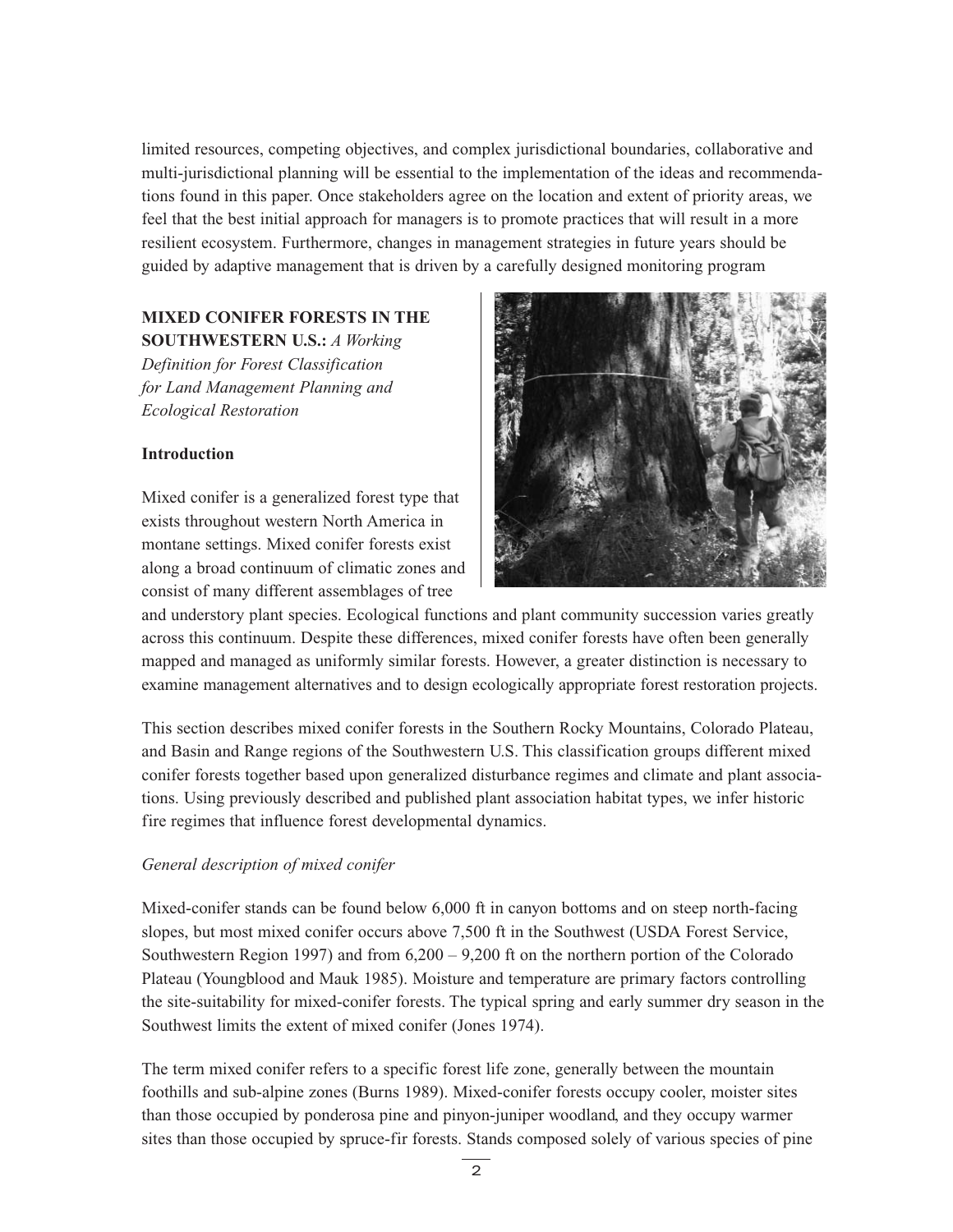(ponderosa, pinyon, Apache, and Chihuahua) are not considered mixed-conifer stands (Jones 1974), nor is a mixture of ponderosa pine and pinyon-juniper.

The common conifer species found in mixed-conifer stands in the Southwest include: ponderosa pine, Douglas-fir, white fir, blue spruce, corkbark fir, sub-alpine fir, Engelmann spruce, and lesser amounts of southwestern white pine or limber pine. Lodgepole pine is also a component of mixed conifer forests in Colorado. Corkbark fir and southwestern white pine are found throughout mixed conifer forests in Arizona and New Mexico, but are not present in Utah, and only found in limited distribution in southern Colorado. Other sub-dominant non-conifer species such as maple and oak may also be present on some sites. Mixed-conifer stands can consist of a variety of conifer species with as few as two or as many as eight of the conifer species listed above. Stands that consist of a majority of Engelmann spruce, corkbark fir, or sub-alpine fir are considered spruce-fir, not mixed conifer. Spruce-fir forest types commonly integrate with mixed-conifer forests (Jones 1974).

Aspen is an early seral species common to many mixed conifer forests. Aspen can dominate a site after a stand-replacement disturbance event in mixed conifer and spruce-fir; and typically is replaced in time by climax mixed conifer or spruce-fir species (Jones 1974). On the mixed conifer-frequent fire sites (discussed below), aspen will not form a seral forest stage, but will codominate the site with early seral conifer species such as ponderosa pine and Douglas-fir (Bradley et al. 1992). On these sites, aspen develops as small clonal patches within a conifer forest matrix. For type mapping purposes, the Intermountain, Rocky Mountain, and Southwestern Regions classify stands as aspen (and not mixed conifer) when a majority of the stand's basal area consists of aspen. If <50% of the basal area is aspen, the stand's cover type is that of the conifer species with a plurality of the basal area.

Two factors that define plant community successional dynamics in mixed conifer forests are relative shade tolerance and fire resistance (Ronco et al. 1984, Table 1). Typically, tree species succession proceeds from shade intolerant seral species to shade tolerant species on sites where infrequent disturbances facilitate a gradual shift in species composition over time. On sites with more frequent disturbance regimes, an ecological dis-climax condition may limit plant community succession from proceeding to climax species composition. Many southwestern mixed conifer forest types can be described as having a "fire dis-climax" ecology derived from a frequent, low-intensity fire regime.

| <b>Intolerant</b> | <b>Intermediate</b><br>(Moderately Tolerant) | <b>Tolerant</b>  |  |
|-------------------|----------------------------------------------|------------------|--|
| Aspen             | Douglas-fir                                  | Corkbark fir     |  |
| Oak species       | Southwestern white pine                      | Subalpine fir    |  |
| Ponderosa Pine    | <b>Blue spruce</b>                           | Engelmann spruce |  |
| Limber pine       |                                              | White fir        |  |
| Lodgepole pine    |                                              |                  |  |

Table 1. Relative Shade Tolerance of Common Forest Tree Species<sup>1</sup>

<sup>1</sup>Burns and Honkala 1990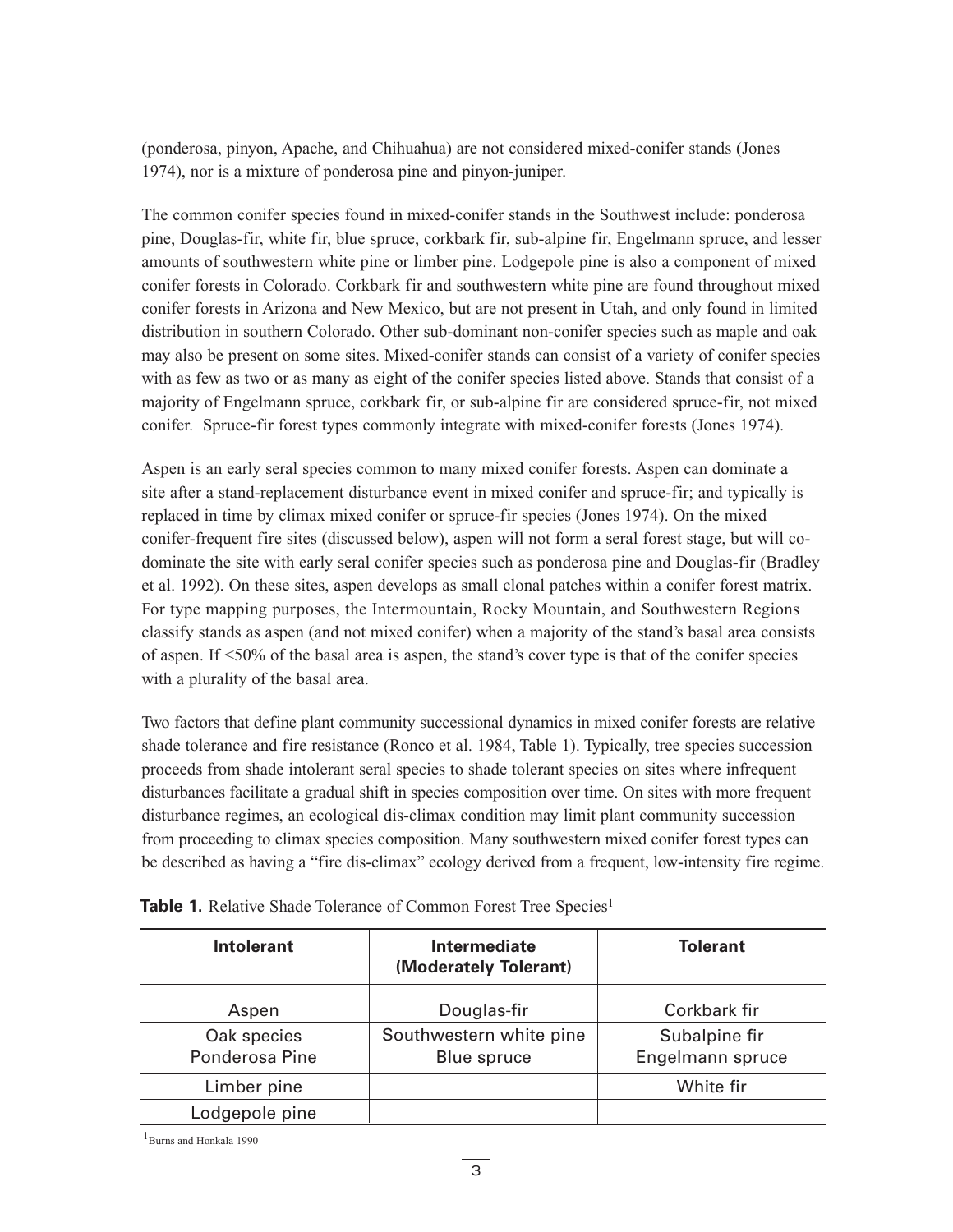Disturbance can manifest itself in abiotic and biotic forms. Wind and fire are the most commonly encountered abiotic agents. The shallow root system and rocky soils associated with mixed conifer stands can render them vulnerable to windthrow, particularly if a harvest opens up a stand in which trees have been growing at high density for many years. Fire has a considerable influence on the forest structure and species makeup of mixed conifer. Ponderosa pine and Douglas-fir are considered fire resistant because of their tolerance to fire effects such as crown scorching and bole char. Southwestern white pine and limber pine are considered intermediate in fire resistance when compared to other species (Ronco et al. 1984, Bradley et al., 1992). Generally, the more shade tolerant species such as spruces and true firs are least fire resistant. Even mature Engelmann spruce, blue spruce, corkbark fir, and sub-alpine fir are highly susceptible to mortality by fire. Seedlings of any of the mixed-conifer species are susceptible to fire, but sapling and pole susceptibility varies by species. In areas where historical wildfires of low intensity and severity occurred frequently, ponderosa pine and Douglas-fir tend to dominate the species mix in mixed-conifer stands (Fule et al. 2003). These frequent-fire mixed conifer stands typically occur at the transition between ponderosa pine and wetter mixed conifer. At higher elevations and on cooler sites, historical fires tended to be less frequent and allow for more true fir and spruce composition in late seral stages. Historical fires in these wetter, colder locations tended to be of mixed severity (low-severity burn areas intermixed with areas of stand-replacement burns). Stands occupying these cooler/wetter mixed-conifer sites typically consist of shade tolerant species in late seral stages. A full discussion of warm versus cool and dry versus wetter sites mixed conifer sites is presented below.

Biotic disturbances in mixed conifer forests include insects and diseases, which can cause longterm weakening, short-term stress, or outright mortality of trees. Bark beetles may take out individual weakened trees or larger groups when stress factors, such as drought or disease, have created vulnerability over a larger area. Defoliating insects are less tied to host condition than are bark beetles, but their impact can range from growth loss (e.g., the recurrent western spruce budworm outbreaks so common in New Mexico) to mortality, as in the case of the Douglas-fir tussock moth. When both disease and insects are present, it may be difficult to determine which was the primary and the secondary contributor to tree mortality. Multiple stressors such as drought, defoliation, and excessive competition can combine to create vulnerability to biotic agents that otherwise would not be lethal. Forest insects and disease are generally specific to certain species and the heterogeneity of a mixed conifer stand means that seldom will an entire stand be lost at once. Bark beetles may also further limit their host preference to a certain size class of tree.

#### *Distinguishing between mixed conifer forest types*

The mixed-conifer forest type is a continuum that occupies physiographic sites situated between the drier and warmer ponderosa pine forests to the wetter and colder spruce-fir. The break between frequent and infrequent fire regimes is often not clearly defined, but most sites can be classified using the following procedures. Vegetation community (e.g., Youngblood and Mauk 1985) is a more definitive and useful classification tool for project-level analysis, however forest classification is extremely useful in discussing ecological characteristics and functional processes. Forest classification groupings help to distinguish between mixed conifer-frequent fire and mixed conifer-infrequent fire types, based upon described forest succession patterns (Table 2).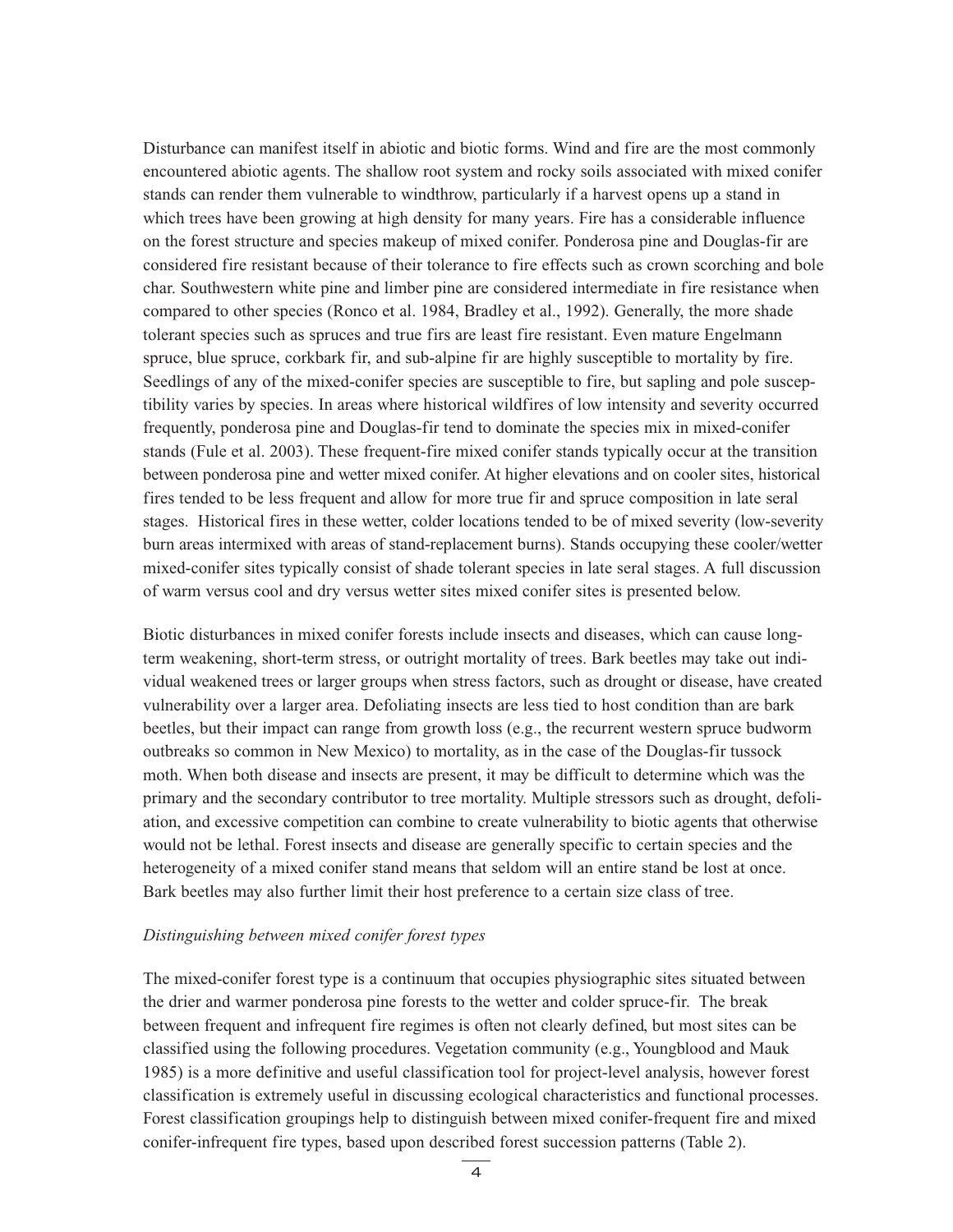| <b>Forest Type</b>                                   | Fire Regime 1, 2                                                               | Fire Type <sup>2</sup>                            | <b>Forest</b><br><b>Structure</b>                              | <b>Seral Species</b>                                                                                                    | <b>Climax Species</b>                                                                                                                                                        |
|------------------------------------------------------|--------------------------------------------------------------------------------|---------------------------------------------------|----------------------------------------------------------------|-------------------------------------------------------------------------------------------------------------------------|------------------------------------------------------------------------------------------------------------------------------------------------------------------------------|
| Ponderosa pine                                       | frequent/low<br>intensity<br>2-17 yrs.                                         | surface                                           | uneven-aged<br>patchy, open                                    | ponderosa pine                                                                                                          | ponderosa pine                                                                                                                                                               |
| Mixed conifer/<br>frequent fire<br>(warmer/drier)    | relatively<br>frequent/<br>low-mod<br>intensity<br>9-22 yrs.                   | surface<br>(typic)<br>mixed (rare)                | uneven-aged<br>patchy, open<br>uneven-aged<br>grouped,<br>open | dominant - pon-<br>derosa pine<br>subdominant -<br>aspen and/or oak<br>(sub-stand scale<br>patches)                     | fire dis-climax<br>historic condition-shade<br>intolerant species:<br>dominant-ponderosa<br>pine; subdominant -<br>Douglas-fir;<br>Southwestern white pine<br>or limber pine |
| Mixed Conifer/<br>infrequent fire<br>(cooler/wetter) | relatively<br>infrequent/<br>mod-high<br>intensity<br>variable,<br>22-150 yrs. | mixed<br>(typic)<br>stand-<br>replacing<br>(rare) | uneven-aged,<br>grouped,<br>closed<br>even-aged,<br>closed     | dominant - aspen<br>or Douglas-fir,<br>depending upon<br>plant association<br>habitat type                              | shade tolerant species,<br>depending upon plant<br>association<br>habitat type:<br>white fire, blue spruce                                                                   |
| Spruce-fir<br>(mixed, lower<br>sub-alpine)           | infrequent/<br>mod-high<br>intensity<br>150-400 yrs.                           | mixed/<br>stand-<br>replacing                     | even-aged,<br>closed                                           | dominant - aspen<br>or Douglas-fir,<br>depending upon<br>plant association<br>habitat type                              | shade tolerant species,<br>depending upon plant<br>association<br>habitat type:<br>Engelmann spruce,<br>white fir                                                            |
| Spruce-fir<br>(upper<br>sub-alpine)                  | infrequent/<br>high intensity<br>150-400 yrs.                                  | stand-<br>replacing                               | even-aged,<br>closed                                           | dominant -<br>aspen, Douglas-<br>fir or Engelmann<br>spruce, depend-<br>ing upon plant<br>association habi-<br>tat type | shade tolerant species:<br>Engelmann spruce and<br>corbark or<br>sub-alpine fir<br>co-dominate                                                                               |

**Table 2.** Southwestern Forest Types and Characteristic (Historic) Fire Regimes

1 Schussman 2006.

2 Smith 2006.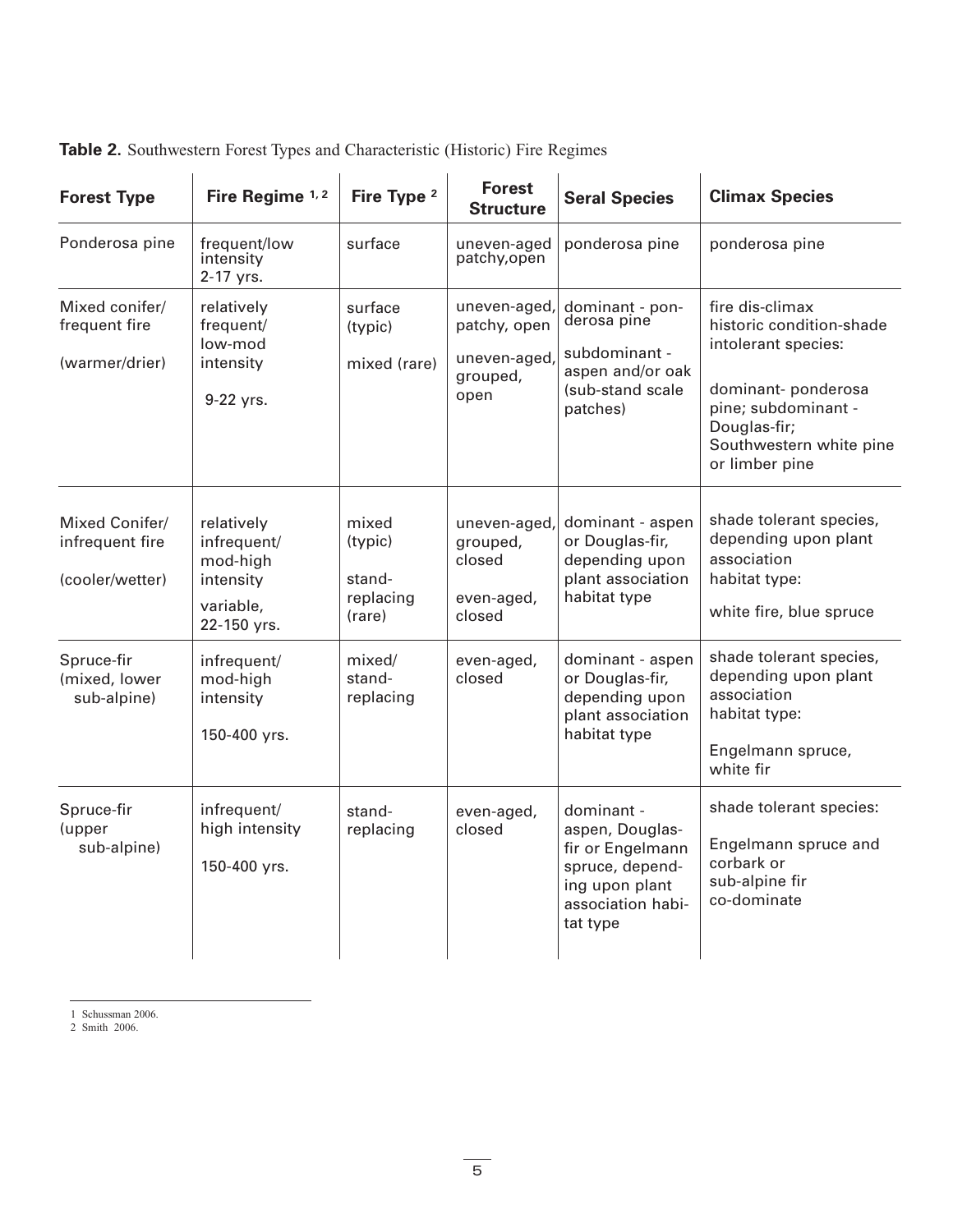# **HISTORIC AND CURRENT CONDITIONS**

#### *Dry Mixed Conifer Description and Historic Condition*

This potential natural vegetation type (PNVT) spans a variety of dry and semi-mesic environments in the Rocky Mountain and Madrean Provinces. In the Rocky Mountains, montane mixed conifer forests may be found at elevations between 5,000 and 10,000 ft., situated between ponderosa pine, pine-oak, or pinyon-juniper woodlands and spruce-fir or sub-alpine conifer forests. Dry mixed conifer forests occupy the warmer and drier sites within this zone, and are characterized by a relatively frequent historic fire regime resulting in surface fire and infrequently, mixed-severity fire effects. Typically these types are dominated by shade intolerant species such as ponderosa pine, with minor association of aspen, Douglas-fir and Southwestern white pine during early seral stages. Aspen in this PNVT does not develop as a seral stage forest type, but is present in small clonal groups as a subdominant tree species. More shade tolerant conifers such as Douglas fir, white fir and blue spruce are dominant at climax stages. Under characteristic historic disturbance regimes these types infrequently achieved climax species composition. Development of climax forests typically occurred only where local edaphic factors such as aspect, soils and other factors limited the spread of surface fire. Elsewhere the historic composition was dominated by fireadapted seral species, growing in an open forest structure (canopy cover < 30%).

# *Dry Mixed Conifer Current Condition*

The interruption of the characteristic fire regime and past preferential harvesting of shade intolerant conifers has resulted in widespread changes in the current structure, fuel loading and species composition. In contrast to the historic open forest conditions, much of this type is currently characterized as "closed forest." Forest regeneration on these closed forest sites is currently dominated by climax shade-tolerant species, and seral species regeneration is declining or lacking. Mature shade-intolerant and fire-adapted seral species are declining in vigor and becoming a subdominant proportion on many sites in this PNVT. As a result, some stands are currently dominated by fire-intolerant climax species composition, and a continuing shift to climax species dominance is occurring throughout most of this PNVT. Changes in forest structure has resulted in a shift of wildfire characteristics from surface (Fire Regime I) to mixed (Fire Regime III) and lethal (Fire Regime IV) fire effects. Many decades of fuels build-up has shifted much of these sites from Fire Regime Condition Class (FRCC) 1 to FRCC 3.

Although dry mixed conifer forests have generally shifted to conditions described as "closed forests" over time due to fire suppression, drought-related mortality may be playing a role in thinning mixed conifer forests to presumed pre-exclusion conditions. According to John Vankat (personal communication), initial analyses of data obtained from the resampling of 71 historic vegetation plots dating to 1935 and 1984 in mixed conifer forest on the North Rim of Grand Canyon National Park, Arizona, indicate statistically significant decreases in density and basal area of trees ≥10 cm dbh , particularly in the dry-mesic mixed conifer zone.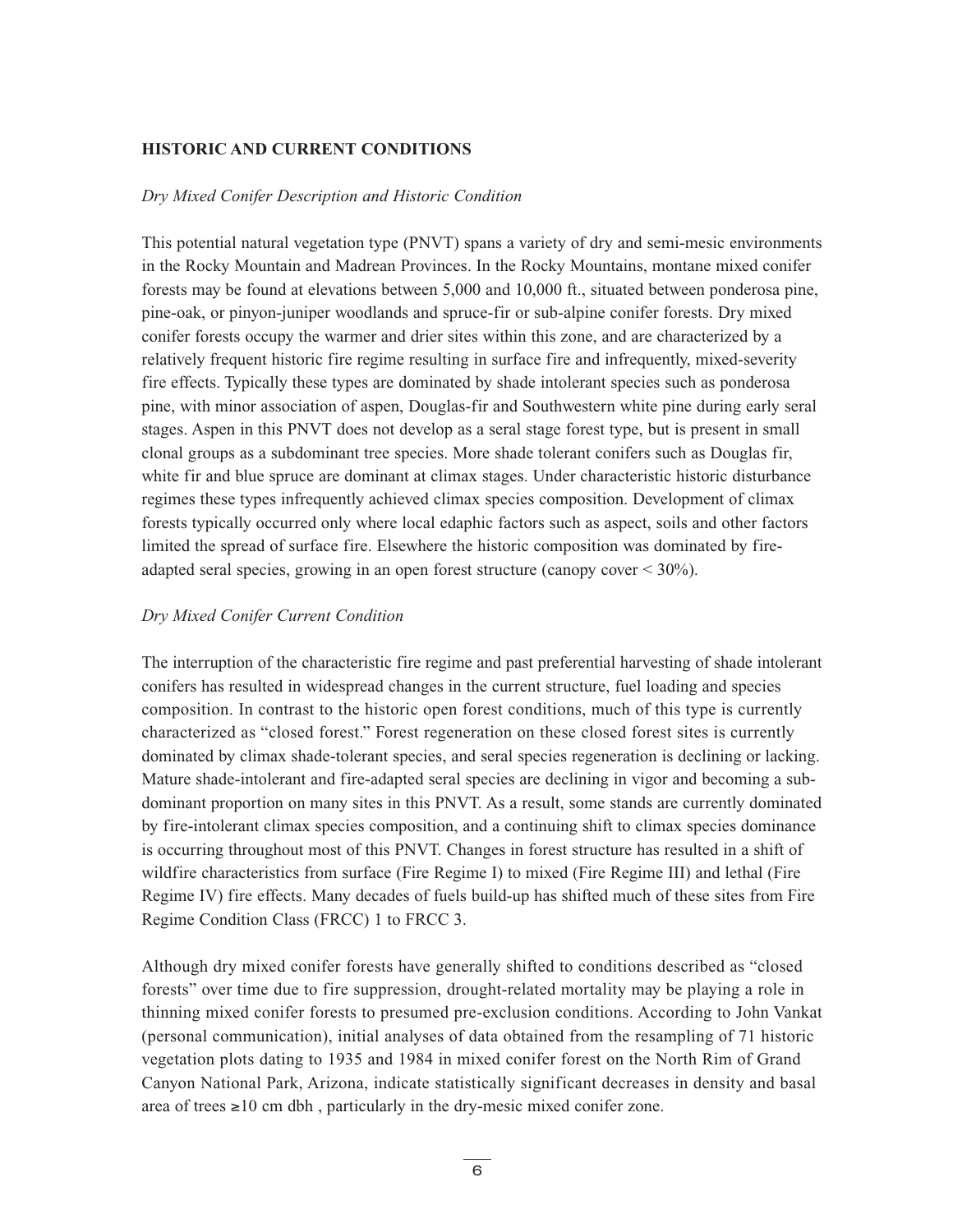# *Wet (infrequent fire) Mixed Conifer w/ Aspen Description and Historic Condition*

This forest type includes a variety of dominant and co-dominant species in mesic environments in the Rocky Mountain and Madrean Provinces. In the Rocky Mountains, mixed conifer forests may be found at elevations between 5,000 and 10,000 ft., situated between ponderosa pine, pine-oak, or pinyon-juniper woodlands below and spruce-fir forests above. Dominant and co-dominant vegetation varies in elevation and moisture availability. On higher elevation more mesic sites, ponderosa pine occurs incidentally or is absent. On these wetter sites Douglas-fir, Southwestern white pine, white fir, and Colorado blue spruce are the dominant conifer species. Other species that may be present in sub-dominant proportions include Engelmann spruce or limber pine in some locations. The understory vegetation is comprised of a wide variety of shrubs, grasses, graminoids (sedges, etc.), and forbs; the compositions depends on soil type, aspect, elevation, disturbance history and other factors. Historically this type had over 10% tree canopy cover, with the exception of early, post-fire plant communities.

Under historic disturbance regimes the fire regime is characterized as typically fire regime III (35 to 200 yr frequency, mixed severity). Plant community development undergoes successional patterns that can be described by three simplified phases: aspen, intolerant conifer, and shade tolerant conifer (Table 3).

| <b>Seral</b>                                | Mid-succession                                               | Late seral                                             |
|---------------------------------------------|--------------------------------------------------------------|--------------------------------------------------------|
| Aspen forest type                           | Shade intolerant conifer                                     | Shade tolerant conifer                                 |
| (occasionally Douglas-fir on<br>some sites) | (Dominant species: Douglas-<br>fir, Southwestern white pine) | (Dominant species: white fir,<br>Colorado blue spruce) |
| Closed canopy (.30%)                        | Open canopy (,30%)                                           | Closed canopy (.30%)                                   |

**Table 3.** Successional Forest Phases of Infrequent Fire 9wet) Mixed Conifer Forests

# *Wet (infrequent fire) Mixed Conifer Current Condition*

Due to the infrequent fire regime characteristic of this type, current forest conditions are less departed from the historic conditions, compared to the drier mixed conifer type. In most cases the current fire regime can be described as fire regime III or IV (35 to 200 yr frequency; replacement severity). Due to lack of disturbances, most of this type is currently in the climax forest phase. Historical evidence suggests that in the past, a higher proportion of this type was represented by the seral and mid-successional forest phases than presently occurs on the landscape. In some locations, elk and other herbivores severely browse aspen regeneration following disturbances, such that the future development of an aspen forest type is jeopardized or eliminated. In such cases, initial forest development is characterized by a shade intolerant conifer mix.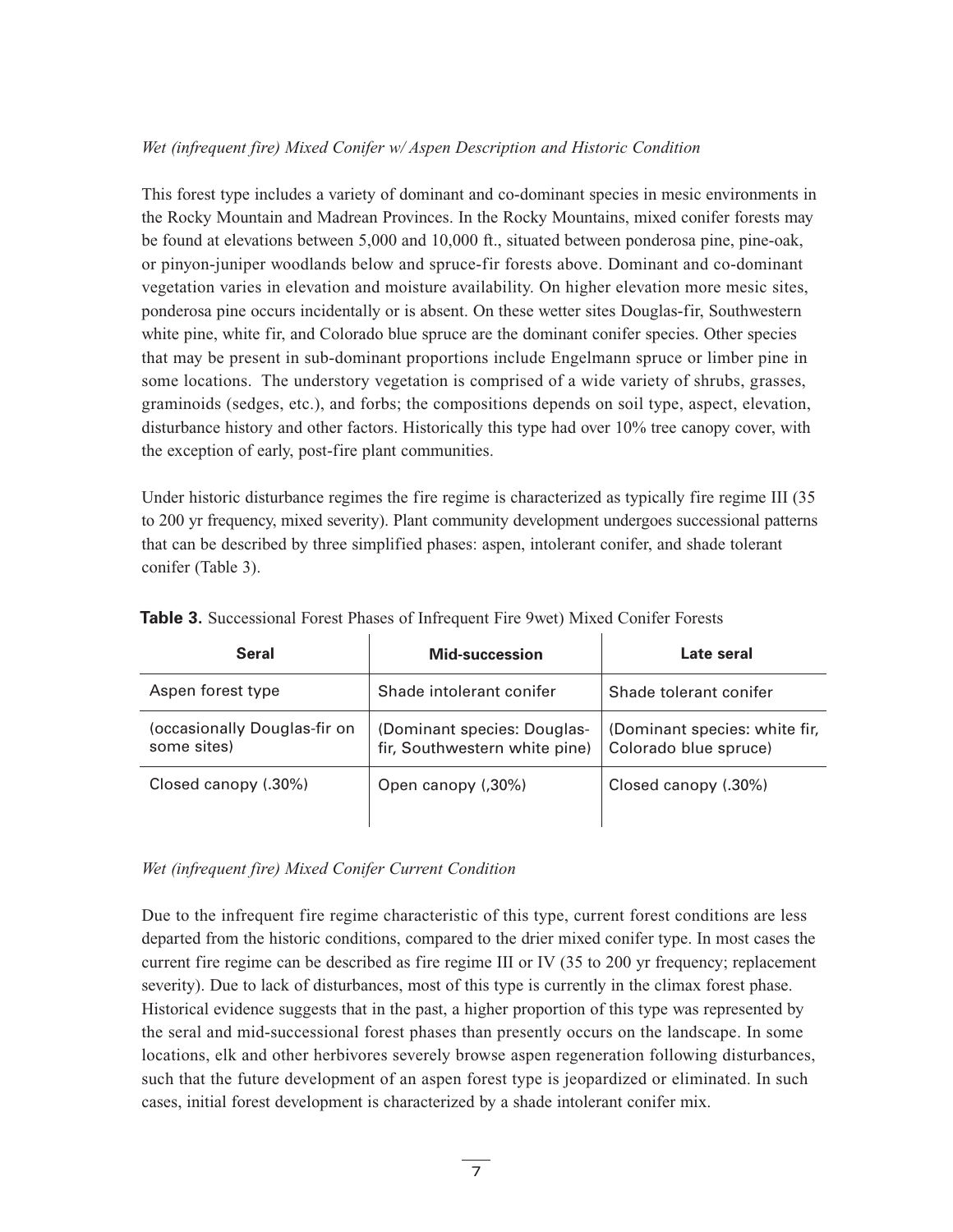#### **Issues of Particular Concern to Higher Elevation Forests**

#### *Sublimation*

Conifer canopies intercept a large portion of snowfall and snow caught in canopies sublimates at higher rates than ground level snow (Essery et al. 2003). Rates range from 15 percent to 45 percent of annual snowfall (Hood et al. 1999, Parviainen and Pomeroy 2000, Montesi et al. 2004). Higher temperatures, lower humidity, and greater wind speeds can all increase sublimation rates (Montesi et al. 2004). Snow accumulation can be greater in open areas largely due to a lack of intercepted snow sublimation (Gelfan et al. 2004). The spatial arrangement of trees also affects snow accumulation. Dispersed retention results in greater snow accumulation than grouped retention (Woods et al. 2006). In a mixed conifer forest, aspen stands had a greater peak snow accumulation and a greater water yield than conifer stands (LaMalfa and Ryle 2008). However, increases in water yield for runoff and groundwater recharge in aspen stand were partial offset by greater evapotranspiration than conifer stands (LaMalfa and Ryle 2008). A warming climate may cause snow to melt earlier in the year and therefore decrease sublimation and produce an earlier and larger peak runoff (Dankers and Christensen 2005).

#### *Climate change effects on mixed conifer insects and diseases*

A change in climate can directly affect insect or disease incidence, or can influence the condition of the host in a way that affects insect or disease success (Table 4). While it is possible that climate change could adversely affect these biotic agents, it is more likely that given the Gutzler scenarios, a direct influence via host condition will have the greater impact. An example would be that following an unusually warm, dry winter, trees may enter the normally dry spring season in a moisture-stressed condition. Conifers which are moisture-stressed cannot muster the sap pressure required to expel attacking beetles. This condition continues to favor the beetles as they generate offspring under the bark, allowing greater than normal success for brood survival. When this scenario is repeated over several generations, beetle populations can grow to epidemic proportions, easily overcoming tree defenses. The dynamics between defoliators and host trees are less-well understood. However, even if a change in climate has no direct effect on an insect, the stress from defoliation coupled with weather-related stresses can turn what normally would be a tree-weakening agent into a tree-killer by virtue of the cumulative effects of multiple stressors.

In this paper, we have attempted to show examples of pest-tree dynamics in a changed climate scenario, but the most important factor is host condition (Table 4). Reducing inter-tree competition is the most effective tool we have for mitigating the adverse impacts of insects or disease in any climate scenario. While there is much speculation about the current effects of climate change on insect development or distribution, observed insect activity in New Mexico over the past ten years appears to be consistent with historical accounts. Changes in insect impacts appear to be related to unprecedented forest density, structure, and composition.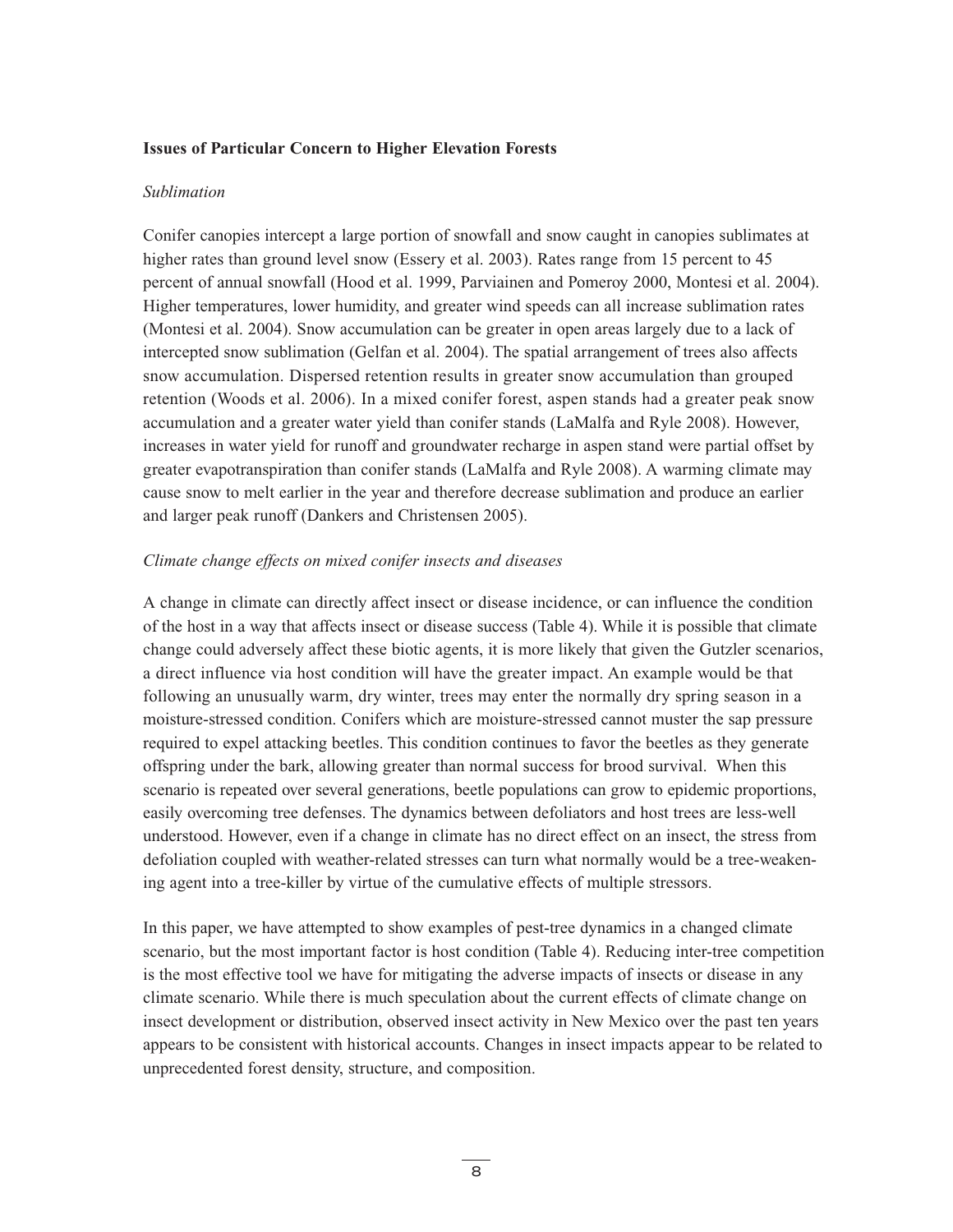**Table 4.** Climate Change Effects on Selected Mixed Conifer Insects and Diseases

| <b>Host</b>                          | <b>Causal Agent</b>                                                      | Dry<br><b>Winter</b> | <b>Warm</b><br><b>Winter</b> | <b>Dry</b><br><b>Summer</b> | <b>Comments</b>                                                                                                                                                                                                                                                                                                                                    |
|--------------------------------------|--------------------------------------------------------------------------|----------------------|------------------------------|-----------------------------|----------------------------------------------------------------------------------------------------------------------------------------------------------------------------------------------------------------------------------------------------------------------------------------------------------------------------------------------------|
| All conifers                         | <b>Bark beetles</b>                                                      | increase             | increase                     | increase                    | Dry winters mean no spring snowmelt at the criti-<br>cal time when dormancy is broken and roots need<br>water. Warm winters stress trees by causing evapo-<br>rative loss while soil moisture is frozen and thus<br>unavailable to roots. Dry summers cause reduced<br>sap pressure, compromising the tree's only<br>defense against bark beetles. |
| Douglas-fir,<br>white fir,<br>spruce | western spruce<br>budworm                                                | unknown              | unknown                      | unknown                     | Spruce budworm has been known to flourish when<br>the host flourishes so the relationship between<br>host condition and outbreaks is not well-under-<br>stood. As a stress agent, could contribute to tree<br>death in combination with other stresses.                                                                                            |
| Douglas-fir<br>and white fir         | Douglas-fir tus-<br>sock moth                                            | unknown              | unknown                      | unknown                     | Relationship between outbreaks and weather pat-<br>terns are not understood. Outbreaks typically last<br>2-3 years and often cause mortality, particularly<br>where trees were stressed prior to defoliation.                                                                                                                                      |
| All conifers                         | Nepytia janetae,<br>a winter defoliat-<br>ing caterpillar of<br>conifers | increase             | decrease                     | increase                    | Once in outbreak, this species thrives during normal-<br>ly cold winters. Dry summers may be detrimental<br>to natural enemies. Warm winters may favor natu-<br>ral enemies. Outbreaks lasting 2 years are common<br>for this genus. Mortality is possible where trees<br>were drought-stressed before or after defoliation.                       |
| Aspen                                | western tent<br>caterpillar                                              | unknown              | unknown                      | unknown                     | The effect of climate change is unknown on this<br>insect species, but even if the incidence of its out-<br>breaks remains at historical levels, the effect on the<br>host may be more profound as defoliation will<br>compound the stress the host will endure from cli-<br>mate change.                                                          |
| All species                          | root diseases                                                            | unknown              | unknown                      | unknown                     | While the projected climate change may have little<br>effect on root disease incidence, other stresses to the<br>host tree could exacerbate the adverse effects of root<br>disease.                                                                                                                                                                |
| Conifers                             | rusts                                                                    | unknown              | unknown                      | decrease                    | Outbreaks (that is "waves" of new infections) depend<br>on moist conditions, but even one wet season in<br>the midst of many drier ones would be enough to<br>promote the spread of rust. Of particular concern<br>would be the spread of white pine blister rust.                                                                                 |
| Conifers                             | mistletoe                                                                | neutral              | neutral                      | neutral                     | While the direct effect of the climate change to<br>mistletoe would be negligible, the effect on the<br>host would be more pronounced. High mortality<br>rates among heavily-infected trees can be expected<br>during extended periods of moisture stress.                                                                                         |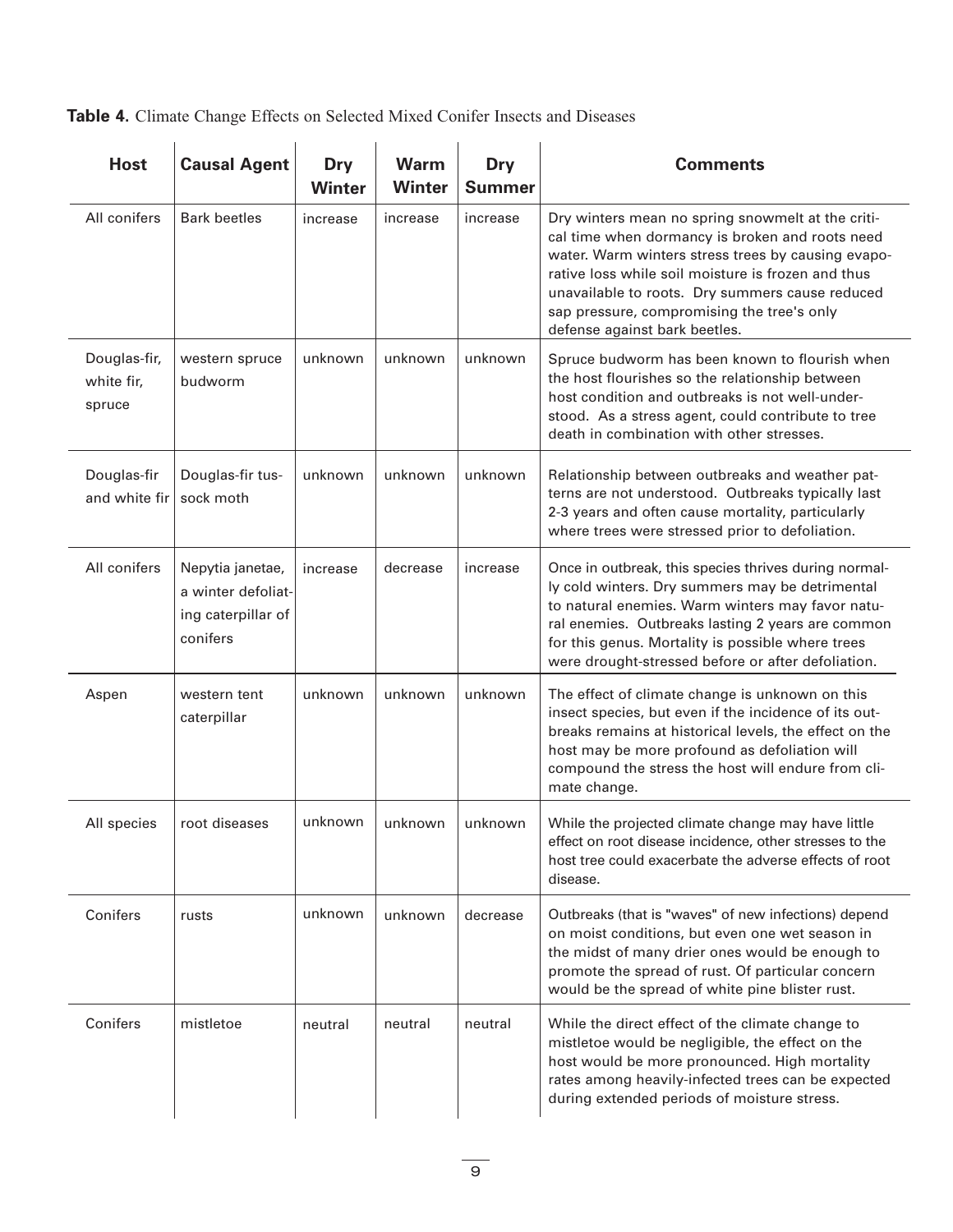

# *Aspen decline*

In southwestern Colorado and Utah, rapid mortality of mature aspen stands followed by little to no regeneration is thought to be caused by drought and ensuing attacks by insects and disease (Worrall et al. 2008). This "aspen decline" is rapid and does occur in New Mexico but differs from the long-term loss of aspen currently seen throughout the state that has been caused by an altered fire regime (the loss of a mixed severity regime), the regeneration of white fir and other

conifers underneath mature clones, and heavy elk browsing of regeneration. The re-establishment of a mixed severity fire regime in regions with large and contiguous patches of late seral mixed conifer forest (that contain an aspen component) would assist the recovery of aspen in many locations across the state.

# *Fire regime change and wind*

Westerling et al. (2006) investigated 34 years of wildfire history in the western US and attempted to evaluate how recent climatic factors were related to wildfire size and intensity. These authors detected a large increase in wildfire activity in the west in the mid-1980s with the greatest increases in mid-elevation forests in the northern Rockies. Increased wildfire frequency, longer fire durations, and longer wildfire seasons were associated with increased spring and summer temperatures and an earlier snowmelt.

In a recent study in California, climatic change resulted in more frequent and more intense fires in the northern regions of the state, where escape frequencies increased by more than 100%. This work was based on relatively conservative general circulation models (GCM) output that predicts warmer and windier conditions in the region (Fried et al. 2004).

If average winter and spring temperatures in New Mexico result in an earlier snowmelt in the mixed conifer zone, this may create favorable fire conditions for longer time periods in the springtime. An additional consideration is the length of the "windy" season in New Mexico. If earlier snowmelt is combined with conditions that are favorable to high winds, the likelihood of stand replacing fires in the springtime will increase.

# *Wildlife concerns*

In February of 2006, the New Mexico State Department of Game and Fish published the state's Comprehensive Wildlife Conservation Strategy, or CWCS, in response to Congressional direction to the states. The CWCS delineates 6 ecoregions in New Mexico following in large part the ecoregional analyses developed by The Nature Conservancy, based on the original Bailey ecoregions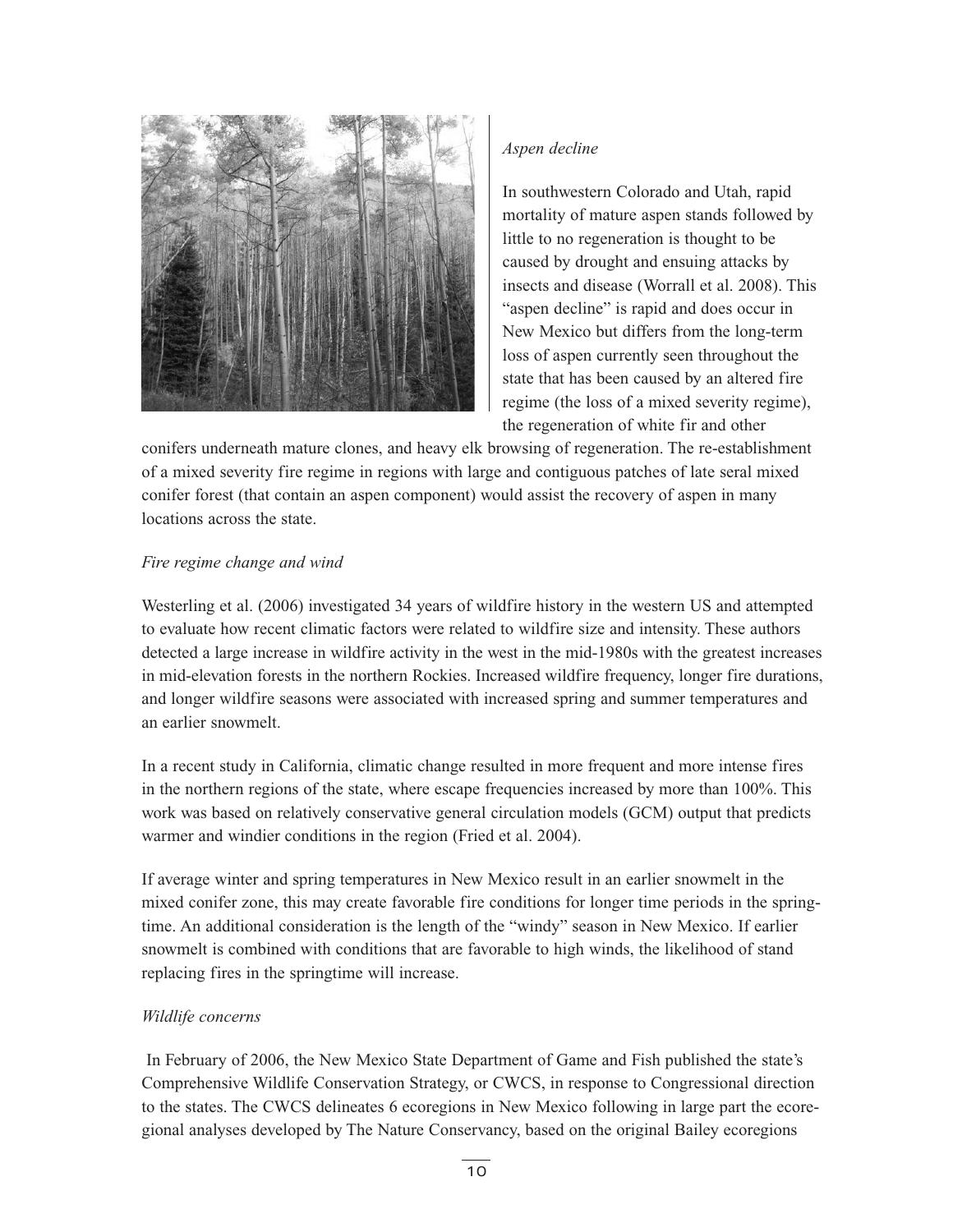(New Mexico Department of Game and Fish 2006a p. 31). Mixed conifer forests are restricted in New Mexico to the Southern Rocky Mountains Ecoregion, which include the San Juans, Sangre de Cristo and Jemez mountain ranges, and the Arizona-New Mexico Mountains Ecoregion. This second ecoregion includes the mountain ranges of the central and southern portions of the state. In the CWCS, two SWReGap cover types- Rocky Mountain Montane Dry-Mesic Conifer Forest and Woodland, and Rocky Mountain Mesic Mixed Conifer Forest and Woodland were grouped into one habitat called Rocky Mountain Mixed Conifer Forests and Woodland. For the purposes of this section, this combined cover type class will be synonymous with "mixed conifer forest". Within the Arizona-New Mexico ecoregion, mixed conifer forests harbor 37 species of greatest conservation need (SGCN). Mixed conifer forests in the Southern Rocky Mountain ecoregion support habitat for 31 SGCN. Mixed conifer forests are considered one of 9 key terrestrial and 10 aquatic habitats for wildlife listed in the CWCS .Key habitats were those land cover types that one or more of these characteristics:

- Important to the biodiversity of New Mexico,
- Important to endemics or obligate species of New Mexico,
- Captures a broad range of indicative species,
- Adds unique species to state fauna,
- Hosts a variety of scarce or threatened wildlife,
- Threatened by land uses/management practices
- Limited or has been significantly reduced in New Mexico,
- Habitat type is unique to New Mexico, Southwest, US, or worldwide,
- Key breeding or foraging habitat for species of concern,
- Hosts wide-ranging species that are not found in other habitats,
- Supports species with isolated or relict distributions in New Mexico,
- Habitat functions as a refuge or indicator of the quality of the system, and
- Functioning habitat; habitat has greater ecological value

The expected effects of climate change on wildlife species of mixed confer forests are individualistic, based on each species' biological characteristics and habitat requirements. In general, NMDGF suggests the following:

"The effects of climate change on ecosystems and species are likely to be exacerbated in areas that have already been substantially affected by human activities…Habitat fragmentation decreases the ability of plant and animal species to migrate in response to changing conditions or species requirements…Climate change may act as a form of disturbance creating opportunities for invasive species to colonize and displace native species…when suitable habitat conditions disappear or shift faster than populations can adjust, the likelihood of species extirpation or extinction increases…" (New Mexico Department of Game and Fish 2006a, p 78)

As a measure of current conditions, NMDGF conducted an analysis that provided a comparative index of threats across the state's key habitats. NMDGF evaluated key terrestrial habitats by their "cumulative magnitude scores" created by combining the number, and the degree of severity and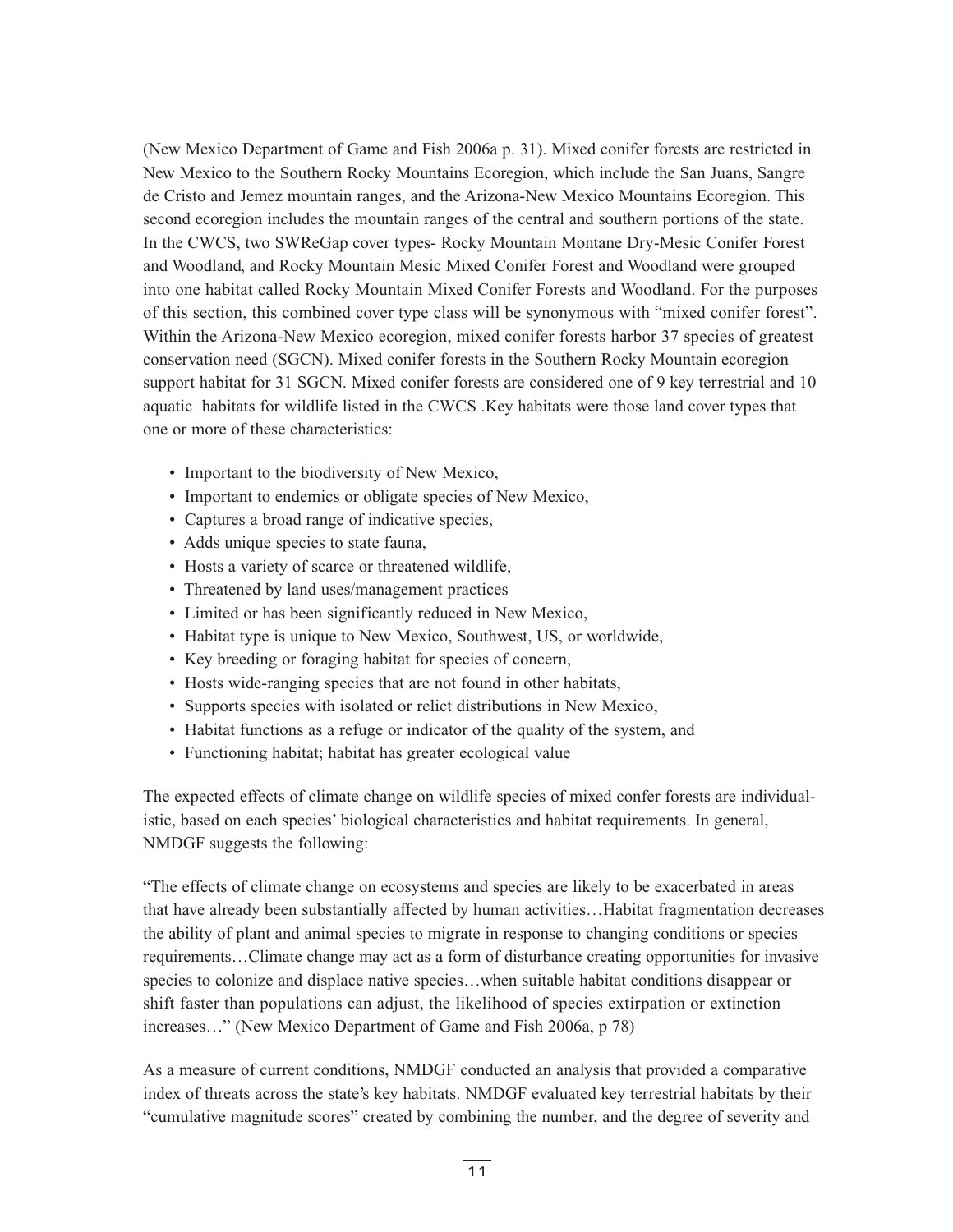extent of factors believed to be detrimental to wildlife species or their habitat. (New Mexico Department of Game and Fish 2006a, p. 18). A maximum possible index score was 344 (highest possible extent and severity over 43 factors). Mixed conifer habitat received a score of 75. For comparison, the low score for key terrestrial habitats was 39 - Rocky Mountain Alpine-Montane Wet Meadow, and the high 156 for Riparian Habitats. Aquatic habitats scored higher than terrestrial habitats overall, with the highest scores of 165 and 158 given to ephemeral natural catchments and Perennial Marsh/Cienega/Spring/Seep, respectively. Although this paper addresses terrestrial forest habitats, it is worth pointing out that riparian habitats embedded within all forested environments provide critical habitat and that their at risk status and potential response to changing climate should be evaluated and addressed as our management strategies develop.

Within the mixed conifer system, for both the Southern Rocky Mountain and Arizona-New Mexico ecoregions, analyses based on the scientific literature and NMDGF staff opinion indicates that the associated effects of climate change, drought, changes to natural fire regimes, and insect attacks are the factors most adversely affecting Rocky Mountain Montane Mixed-Conifer Forest and Woodland habitats. As is stated elsewhere in this paper, factors like fire, drought and insect attacks may occur with more frequency or severity with predicted changes in the climatic regime.

Two species of interest within the mixed conifer forests of New Mexico provide examples of climate impacts on wildlife and potential management options: Mexican spotted owl (MSO) and Jemez Mountains salamander. Since its federal listing as a threatened species in 1993, forest managers have worked to integrate their silvicultural activities into recovery objectives for the MSO. The owl prefers forests with relatively complex structure and higher canopy cover for its nesting and roosting habitat. In comparison with the more extensive ponderosa pine forests, mixed conifer forests provide more preferred habitat important to owls especially for nesting and roosting. Although they have a broad geographic range in the Southwest, this range is disjunct, co-occurring with our isolated mountain ranges and canyons (USDI Fish and Wildlife Service 1995, p. 21). A potential increase in catastrophic fire is considered a threat to the survival of the spotted owl.

Prather and others (2008) recommend a landscape approach to reducing fire risk to both owls and human communities. They contend that the perceived conflict between fuel reduction and owl habitat can be lessened when planning occurs on a larger landscape scale. In an analysis of an 811,000 ha ponderosa pine landscape in northern Arizona, less than 1/3 of the area had potential real conflicts between active management and species habitat preservation. Further, they found that within areas where conflicts could be expected, the majority of the area could be treated to reduce fire hazard without eliminating owl habitat. They found in their study that debates over fire hazard reduction vs. species habitat are often pursued in "an abstract, aspatial and largely theoretical context" and further that "Spatial analysis puts the perceived conflict 'on the map' and allows all parties to see where and how much imperiled species' habitat is placed at risk by planned restoration actions". It is important to note that landscapes dominated by mixed conifer forests may pose a greater challenge than this ponderosa pine example because a greater proportion of the area may support MSO PACs or suitable habitat.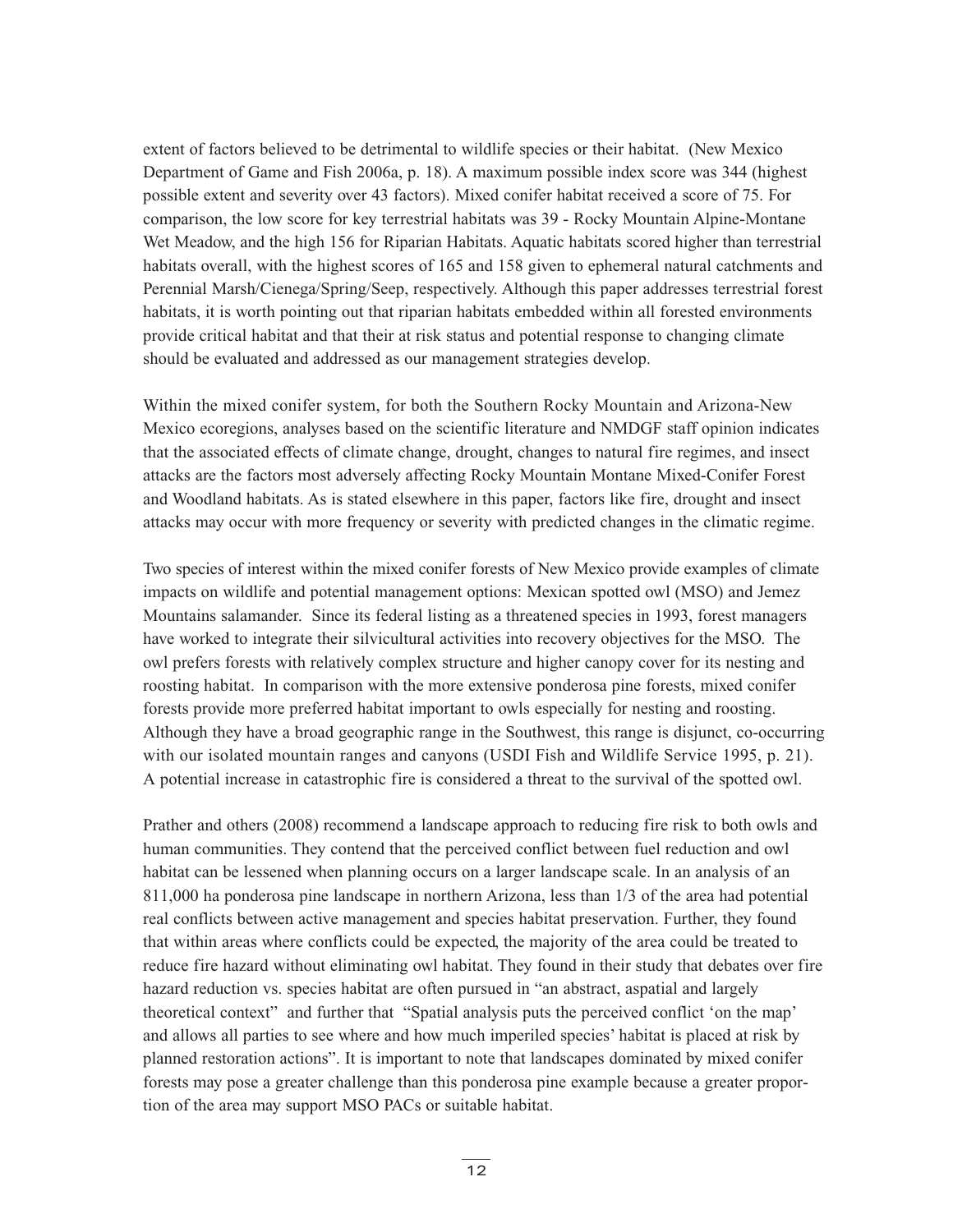Skinner (2007) points out that increasing fires will make it more difficult to sustain habitat unless managers pay greater attention to landscape pattern, geographic context and the realities of climate. He also suggests that moister, north-facing slopes and the lower slopes of canyons are more likely to retain old-growth characteristics longer than other parts of the landscape as a whole. Mixed conifer ecosystems are made up of a mosaic of dry and moist communities, and their inherent variability should be accounted for when planning active management.

As a group, amphibians appear to be suffering a global decline. While habitat destruction is the most damaging, climate change and an emerging chytrid fungal disease are also key factors (Amphibiaweb 2008). One species, the Jemez Mountains salamander, Plethodon neomexicanus, is endemic to north-central New Mexico where it is found only in the Jemez Mountains. This salamander is listed as endangered by the state. It occurs from 7,200-11,256 ft elevation in mixed conifer habitat with abundant rotted logs and surface rocks. It is rarely observed on the surface or encountered under surface litter or aspen logs. It is most often encountered under and inside wellrotted Douglas-fir logs or under rocks. Projected climate change, and the potential for larger and more severe fires is likely to affect the species because of these specific microhabitat needs.

The 2006 biennial review of the status of SGCN (New Mexico Department of Game and Fish, 2006b) listed threats that were effectively fragmenting habitat within the salamander's range. The review noted that there was significantly elevated microhabitat temperatures on habitat severely burned during the Cerro Grande and Dome fires. There is a continued threat of additional negative impacts to populations of Jemez Mountains salamanders from future fires. Salamander populations are known to be susceptible to fire related effects, including decreased forest humidity, desiccation of habitat, loss of microhabitat (such as downed logs and litter), erosion, and filling in (by runoff) of subterranean habitat utilized by salamanders. Post-fire management actions that have negatively impacted Jemez Mountains salamanders and their habitat include the mulching and reseeding of occupied habitat with soil-binding, non-native grasses.

The need for a moister microclimate and relatively small structures such as downed logs, points out the importance of understanding individual species' biology at a scale relevant to the animal. Stand level analysis has proven to be useful for describing silvicultural conditions. However, managers need to look at both large landscapes and within stand conditions to more accurately project effects of activities on wildlife. There is much that is not yet understood about wildlife species needs and their potential response to changing conditions. A good first step is to improve our understanding of species' current status through research and further investments in monitoring. Using the best existing habitat information, improving existing conditions where we can, and planning through nested scales of analysis are strategies that can be used now to maintain biological diversity while managers strive to create more resilient forests and adapt to future change.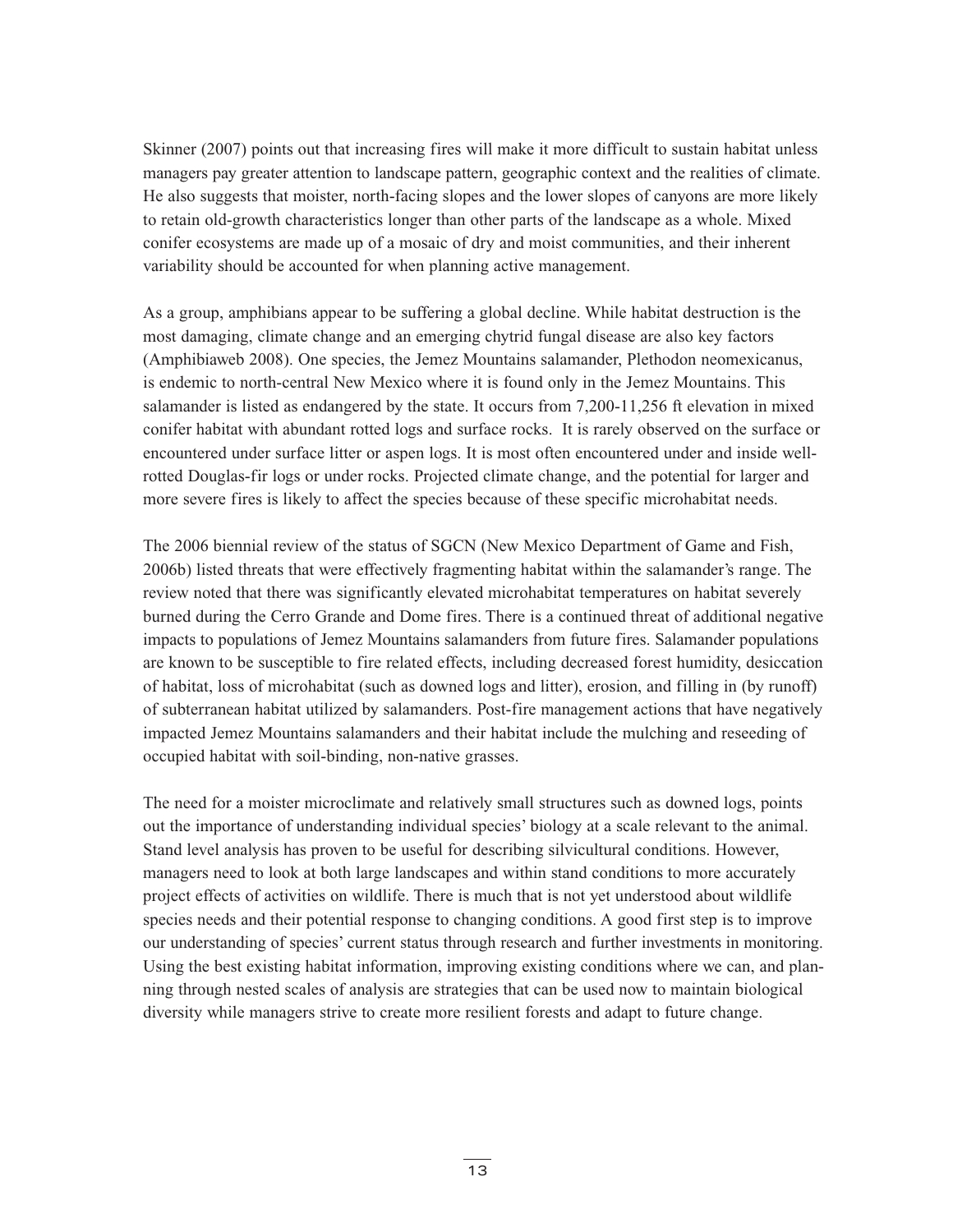# **Management Strategies and Managerial Recommendations**

As we previously mentioned, competing objectives, limited financial resources, and complex jurisdictional boundaries already present significant challenges to implementing landscape-scale restoration in New Mexico. According to the Gutzler/IPCC predictions, steadily increasing temperatures will only contribute to uncertainty for managers in the coming 100 years. Since we cannot accurately predict the full extent of our climate in the long-term (longer spring, windier spring, warmer winter, etc.), we feel that the best initial approach for managers is to promote a more resilient ecosystem, but that the response and resistance options (from Millar et al. 2007) also have application in New Mexico. In the following section, we attempt to provide managerial recommendations based upon these three adaptive strategies. We also provide a short list of constraints that managers will face in implementing some of our suggestions.

#### **Resilience option**

#### *Restoration of Dry Mixed Conifer*

In dry mixed conifer, moisture stress is a significant factor for part of the year and managers should consider changes that make your forests more resilient. A goal under the resilience option in the dry mixed conifer type involves the restoration of conditions so that the forest is resilient to disturbances within the historic range of variation (HRV). Resiliency requires forest characteristics such as fuel loading, species composition and stand structures be compatible with restoration of frequent surface fire functional processes. Under this goal of creating resiliency in the dry mixed conifer type, some desired changes would include the following:

- Reduced tree density to restore open forest conditions.
- Restore dominance of seral fire-adapted species (e.g., ponderosa pine).
- Promote regeneration of shade intolerant seral species.
- Reduce understory and overstory dominance of shade tolerant species (e.g., white fir).
- Reduce fuel loading to levels commensurate with re-introduction of frequent surface fire (fire regime I condition).
- Restoration of frequent surface fire as a functional ecological process.

#### *Restoration of Wet (infrequent fire) Mixed Conifer*

In the wetter mixed conifer type, the short-term goal would be to restore conditions so that the forest is resilient to disturbances within the historic range of variation (HRV). In these wetter zones, resiliency requires a balance of forest successional phases patterned as landscape mosaics. Restoration of these conditions will increase vegetation diversity and reduce the potential for landscape scale and uncharacteristic stand-replacing fire effects. Desired changes would include the following:

- Reduce proportional representation of climax forest phases
- Increase proportional representation of seral and mid-successional forest phases.
- Reduce landscape continuity of homogenous forest conditions that facilitate stand replacement fire effects (especially climax forest phases).
- Restore landscape structural patterns that facilitate mixed severity fire effects.
- Promote and protect aspen regeneration to restore representation of this forest type on the landscape.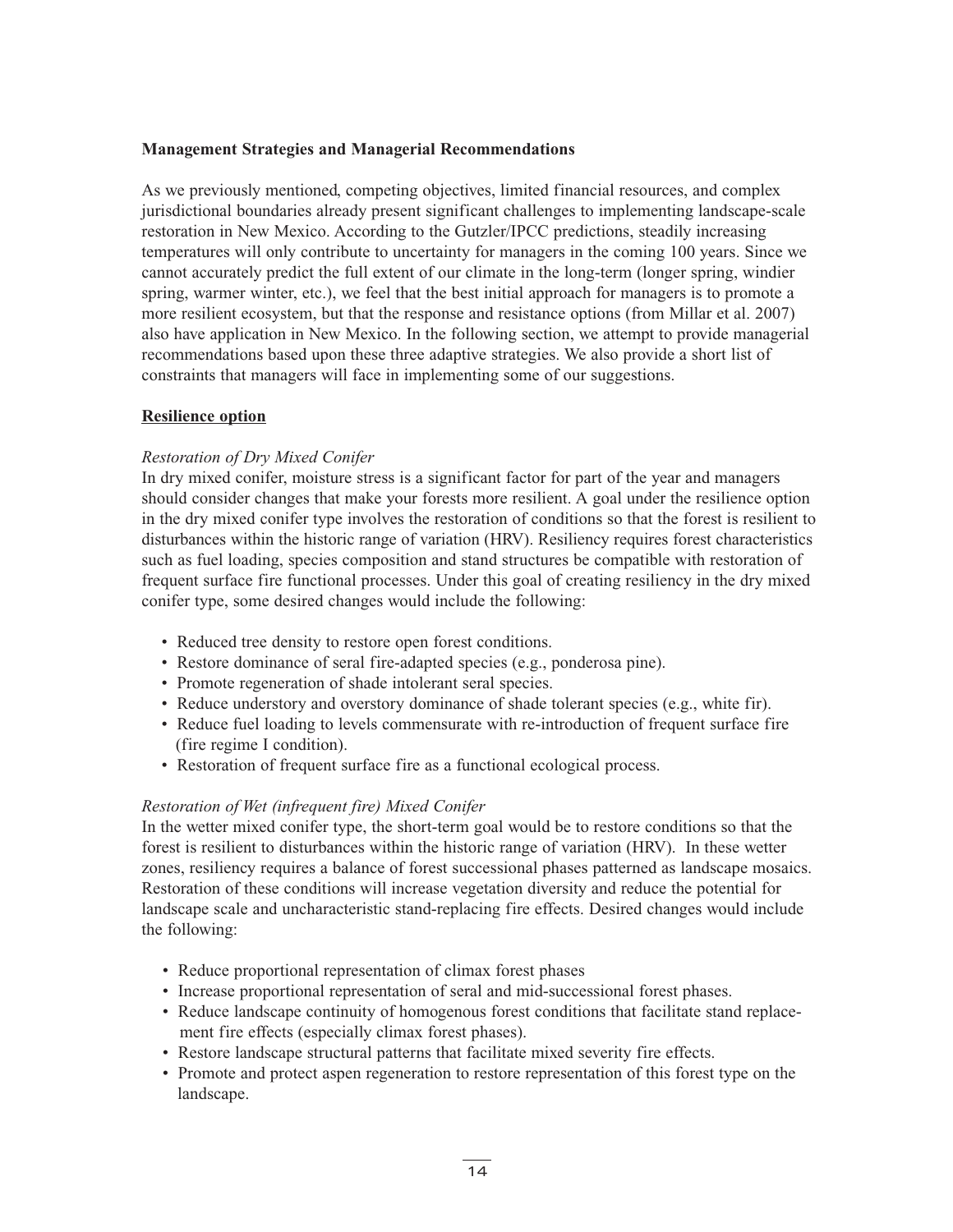# *Restoration of burned areas*

After a site has experienced an uncharacteristically hot fire, managers should conduct a site specific evaluation and think carefully before investing in reforestation. Survival rates may be very low, and funds might be better used to treat more acres before they are deforested by other fires. Although reforestation in New Mexican mixed conifer will not likely ever be possible on large acreages, there are examples such as the Cerro Grande fire where little regeneration occurs in the years following the fire, and where targeted replanting would aid in the re-establishment of the preferred species. We feel that this targeted reforestation would be most beneficial on the dry mixed conifer sites and would involve planting or direct seeding of ponderosa, Douglas-fir, and southwestern white pine. On the wetter sites, hotter fires would likely shift late seral mixed conifer to early seral mixed conifer and would not require artificial regeneration if elk browsing was limited or not a factor.

This potential use of artificial regeneration emphasizes the importance of zonal seed collection and the maintenance of regional seed banks in New Mexico. This material would be used in nurseries, for direct seeding, or for preservation of genetic material that is either 1) disease resistant (e.g., southwestern white pine) or 2) grows and competes in special circumstances (e.g., ponderosa pine on wet sites).

#### **Response option**

#### *Dry mixed conifer*

According to Millar et al. (2007), the response option intentionally accommodates change rather than resisting it and treatments should mimic, assist, or enable ongoing natural processes. In dry mixed conifer, we feel that a suitable response option is the conversion of sites dominated by white fir and Douglas-fir to a ponderosa/Douglas-fir/white pine mix (i.e., a conversion from late successional to the dry seral which was historically present). This style of management would focus on maintaining groups of trees in a clumpy mosaic of openings, old trees, pole sized trees, and regeneration.

In addition, elevational gradients are an important consideration. Forests in places most vulnerable to the effects of climate change, such as low-elevation ecotones, may be a relatively low priority for ecological restoration or long-term conservation. Given the high likelihood of loss, management resources might be better applied elsewhere. Instead of seeking to perpetuate low-elevation forests in their current form, managers could follow a course of facilitating their replacement with native vegetation that is presently found at lower, drier sites. For low-elevation mixed conifer, this may mean facilitating a transition to pine or pine-oak forests.

#### *Wet mixed conifer*

In the wetter mixed conifer forests, we feel the conversion of large acreages of late seral mixed conifer to a mosaic of patches in different successional stages is an adequate response option. For example, managers would focus on creating and maintaining early, mid, and late seral stages equally across the landscape.

Forests at the upper, wetter end of the mixed conifer elevational range are best positioned to survive climate change and to serve as the leading edge of upward migration. Treatments based on historical reference conditions characteristic of lower-elevation sites could help facilitate the transition. In the southern range of fire-adapted pines, the upper ecotone is usually a wet mixed-conifer or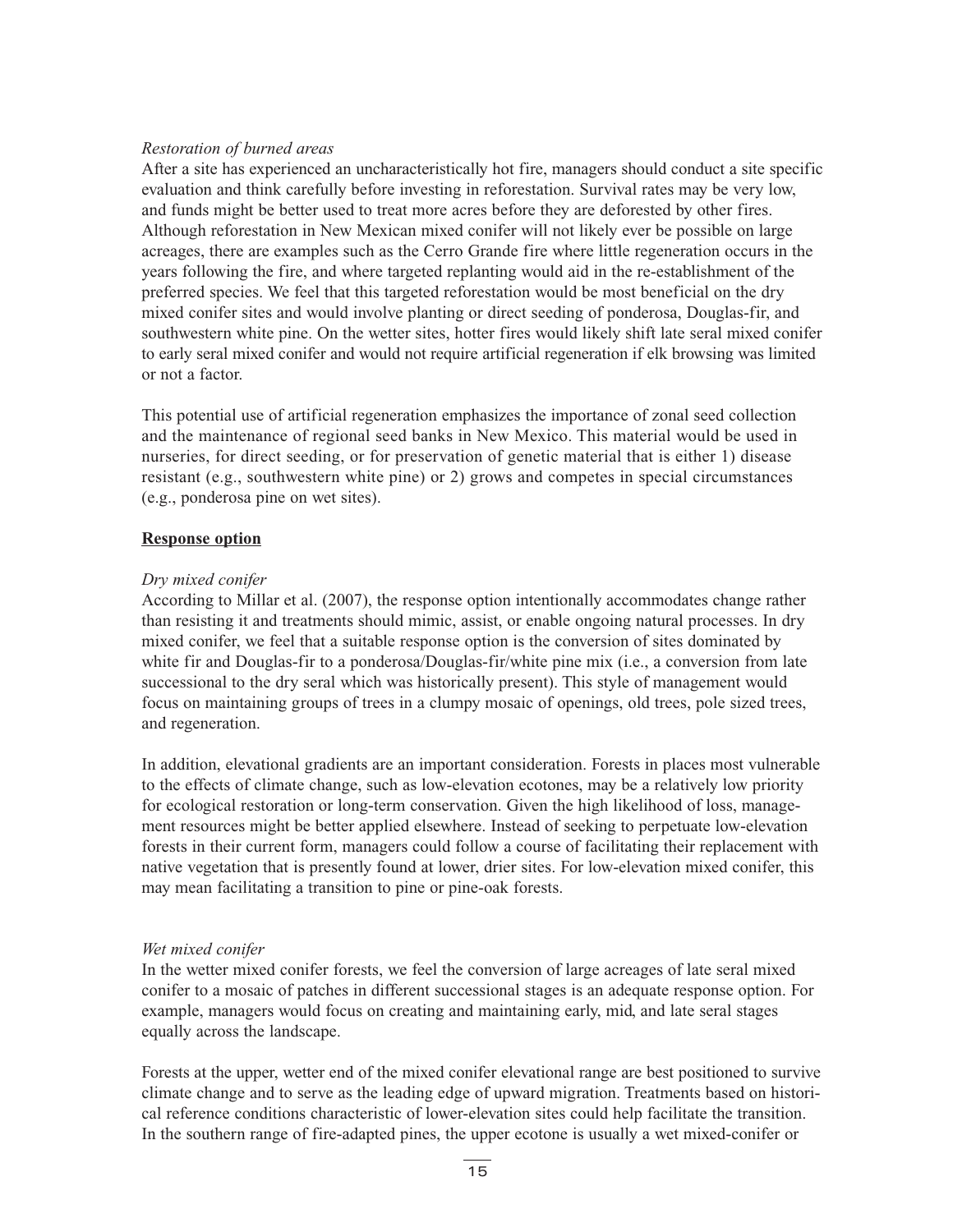aspen/spruce/fir forest that historically burned with surface to mixed-severity or severe fire. Application of surface fire, perhaps coupled with thinning of mesic taxa (Abies, Picea), will favor pine dominance with enhanced resistance to severe fire, shifting the surface/lethal fire boundary uphill. In sum, it may be logical to apply historical reference data from lower, southerly, and drier sites to places that are higher, northerly, and currently wetter sites. This may enhance vegetation transition and reduce the probability of severe disturbance with invasion by native and non-native ruderal species.

# **Resistance option**

One management option that should be considered is the effort to forestall the undesired effects of a change in climate and thus creating a resistance to change. For some wildlife species that utilize the mixed conifer zone, it may be necessary to adopt a protective strategy in the near future. For example with the MSO, managers may want to thin around (outside of) known nesting sites to decrease the possibility of crown fire entering the denser, multi-story stands used by owls. In addition, managers may want to strategically preserve MSO type stands in connected patterns across the landscape perhaps by intensively thinning in forest stands downhill from MSO habitat.

For some tree species, the resistance option may serve to protect valuable genetic material. For instance, southwestern white pine that is resistant to blister rust will merit protection since we have evidence that there is natural resistance to the infection in New Mexico. The identification of these resistant trees and their maintenance and protection will be important if warmer conditions affect the spread of blister rust in New Mexico. In addition to white pine protection, ponderosa pine that has grown and maintained itself on wetter mixed conifer sites also deserves attention. These isolated trees may have a different genetic potential compared to ponderosa pine on drier sites, thus it merits special attention and protection from removal.

#### **Constraints in implementing these recommendations**

Land managers operate in an environment where constraints frequently prevent them from implementing preferred options, we recognize these limitations and have developed a list of constraints that we feel will impact New Mexican land managers in their efforts to meet some of our recommendations in the mixed conifer zone. These constraints include the following:

- Housing developments and fragmentation of private property
- Need for management on small private parcels in the WUI
- Limited access, road infrastructure and steep slopes
- Limited funding for management projects, monitoring programs, NEPA clearances
- Lack of markets for small diameter products
- Limited supply of thinning and logging crews
- Smoke management
- Multi-jurisdictional planning and coordination
- Impacts of lower elevation management on higher elevation forests
- Widespread nature of late seral stage mixed conifer stands
- Slash management and insect build-up during drought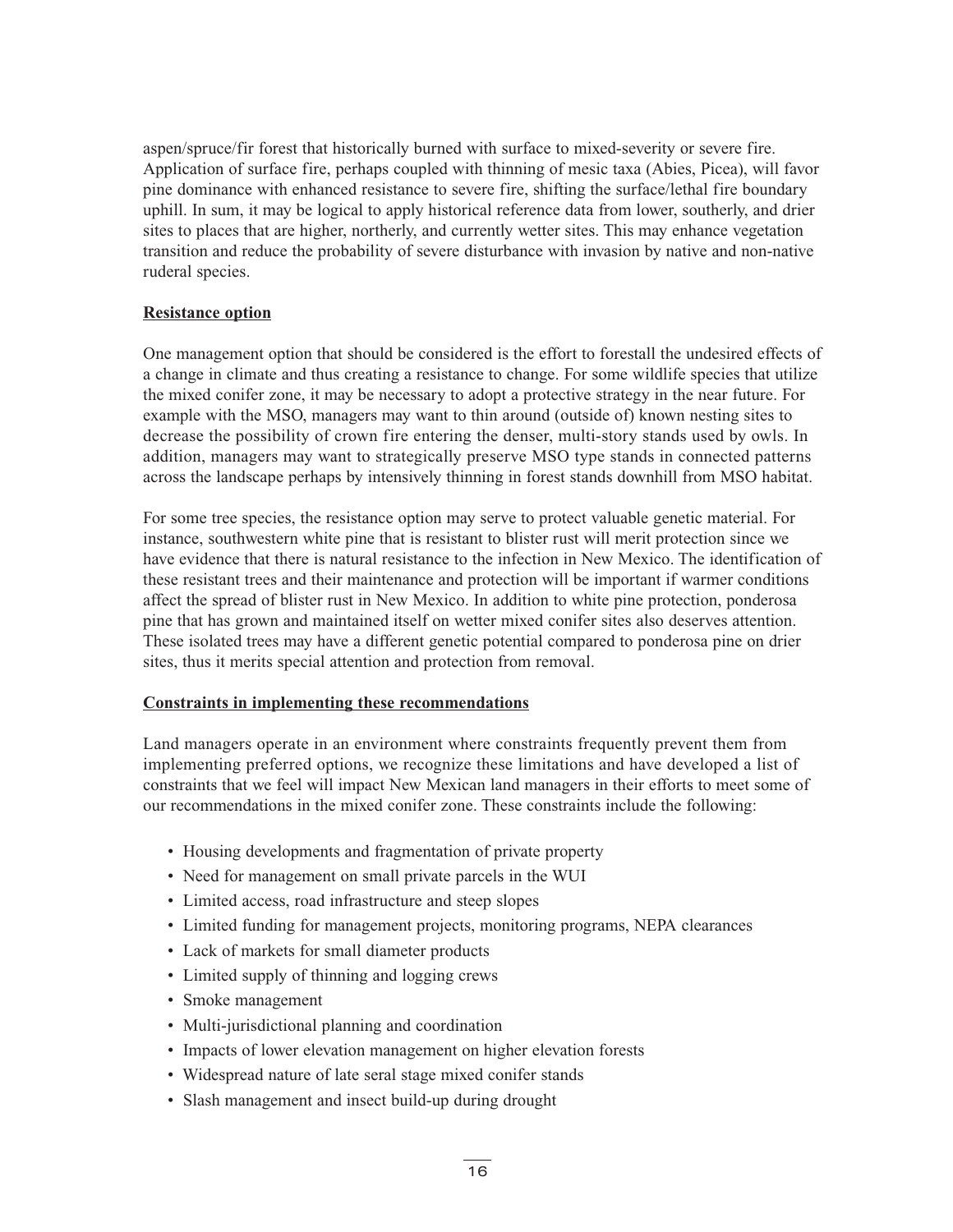#### **Conclusions**

The following recommendations are relevant whether a manager is considering options to deal with a forest that is outside the historic range of variation or an impending change in climate.

- Determine if you are working in a dry or wet mixed conifer forest because the response, resistance, and resilience options will vary according to your site
- With limited resources available, focus efforts where your budget will have the most impact
- Focus on creating a mosaic of seral and structural stages across the landscape
- For smaller land tracts, consider the creative employment of openings instead of evenly spaced basal area reductions which may dry the forest floor an surface soils
- Although they are not specific to the mixed conifer zone, use the New Mexico Forest Restoration Principles as part of the managerial tool set
- Design and implement a cost-effective monitoring program to track treatment effectiveness

In addition, we strongly feel that there is a need for landscape-scale analyses and multi-jurisdictional projects to accomplish our goal of creating a mosaic of seral and structural stages across the mixed conifer zone in New Mexico. This landscape style of planning has precedence in the southwestern United States and two recent examples include the Forest ERA wood supply analysis for the Mogollon Rim (www.forestera.nau.edu) and the Prather et al. (2008) examination of landscape scale analyses of Mexican spotted owl habitat. These large-scale analyses of wood supply, owl habitat, and other competing values will help bring conflicted parties to the negotiating table and will likely result in agreement over the size and extent of treatable mixed conifer acres in the state. In addition, the pursuit of these large-scale analyses will also help build capacity in New Mexico so that we can develop the techniques and expertise to deal with our dynamic climate, increasing human population, and the other issues that will continue to challenge forest managers in the years ahead.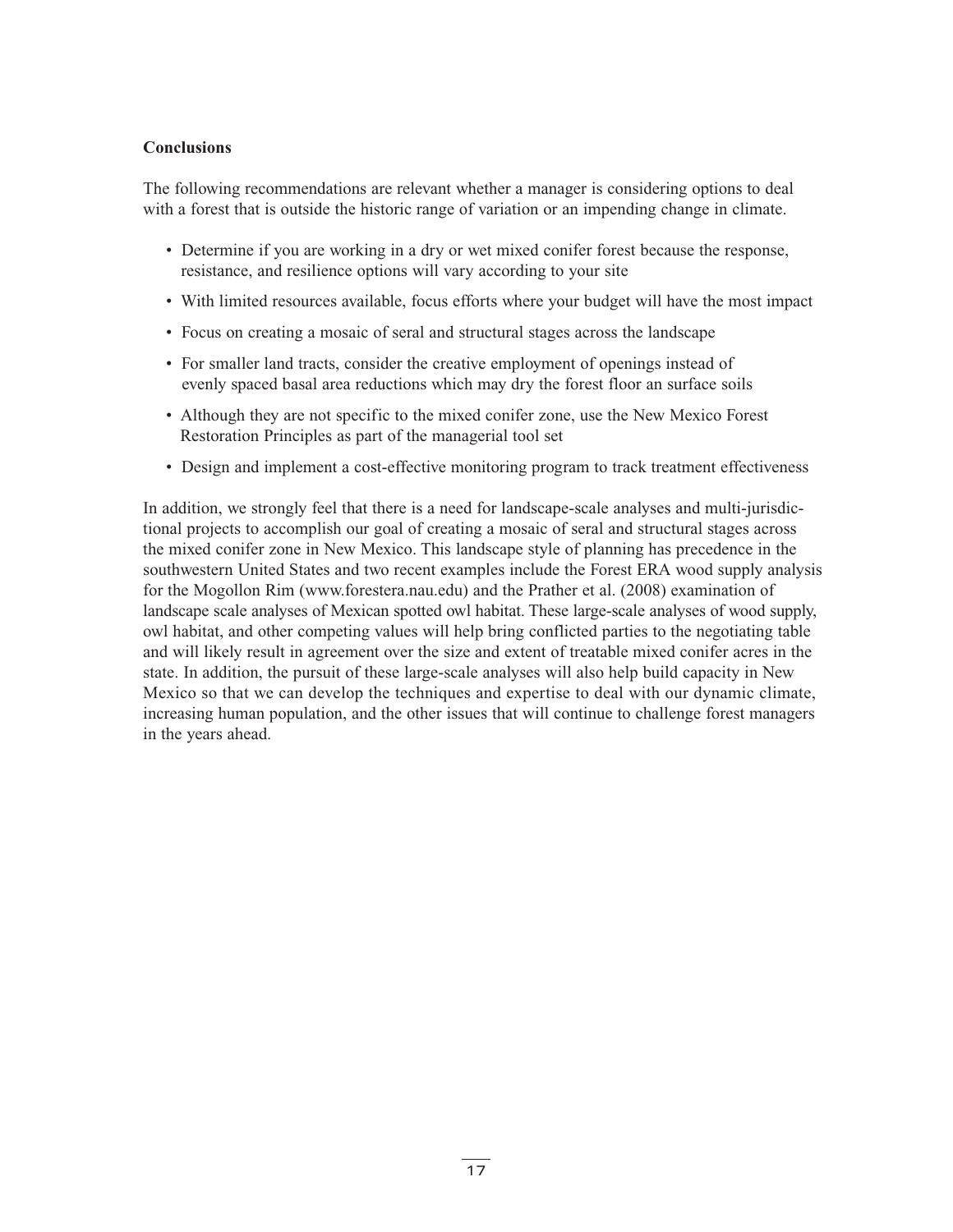# **Literature cited:**

AmphibiaWeb: Information on amphibian biology and conservation. [web application]. 2008. Berkeley, California: AmphibiaWeb. Available: http://amphibiaweb.org/

Bradley, A., N. V. Noste, and W.C. Fischer. 1992. Fire ecology of forests and woodlands in Utah. USDA Forest Service, Intermountain Research Station. General Technical Report INT-287, Ogden Utah.

Burns, R. M. and B. H. Honkala, editors. 1990. Silvics of North America. Agriculture Handbook 654, USDA, Forest Service, Washington, DC.

Burns, R. M., tech. comp. 1989. The scientific basis for silvicultural and management decisions in the National Forests. General Technical Report WO-55. USDA Forest Service, Washington, DC. 180 p.

Dankers, R., and O. B. Christensen. 2005. Climate Change Impact on Snow Coverage, Evaporation and River Discharge in the Sub-Arctic Tana Basin, Northern Fennoscandia. Climatic Change 69(2):367-392.

Essery, R., J. Pomeroy, J. Parviainen, and P. Storck. 2003. Sublimation of Snow from Coniferous Forests in a Climate Model. Journal of Climate 16(11):1855-1864.

Forest ERA. 2008. http://forestera.nau.edu/

Fried, J.S., M.S. Torn, and E. Mills. 2004. The impact of climate change on wildfire severity: A regional forecast for northern California. Climate Change 64: 169-191.

Fule, P.Z., J.E. Crouse, T.A. Heinlein, M.M. Moore, W.W. Covington, and G. Verkamp. Mixedseverity fire regime in a high-elevation forest of Grand Canyon, Arizona, USA. Landscape Ecology 18: 465–486, 2003.

Gelfan, A. N., J. W. Pomeroy, and L. S. Kuchment. 2004. Modeling Forest Cover Influences on Snow Accumulation, Sublimation, and Melt. Journal of Hydrometeorology 5(5):785-803.

Hood, E., M. Williams, and D. Cline. 1999. Sublimation from a Seasonal Snowpack at a Continental, Mid-Latitude Alpine Site. Hydrological Processes 13(12-13):1781-1797.

Jones, J.R. 1974. Silviculture of Southwestern Mixed Conifers and Aspen: The status of our knowledge. Rocky Mountain Forest and Range Experiment Station. Fort Collins, CO.

LaMalfa, E., and R. Ryle. 2008. Differential Snowpack Accumulation and Water Dynamics in Aspen and Conifer Communities: Implications for Water Yield and Ecosystem Function. Ecosystems 11(4):569-581.

Millar, C.I. N.L. Stephenson, and S.L. Stephens. 2007. Climate change and forests of the future: Managing in the face of uncertainty. Ecol App. 17(8): 2145-2151.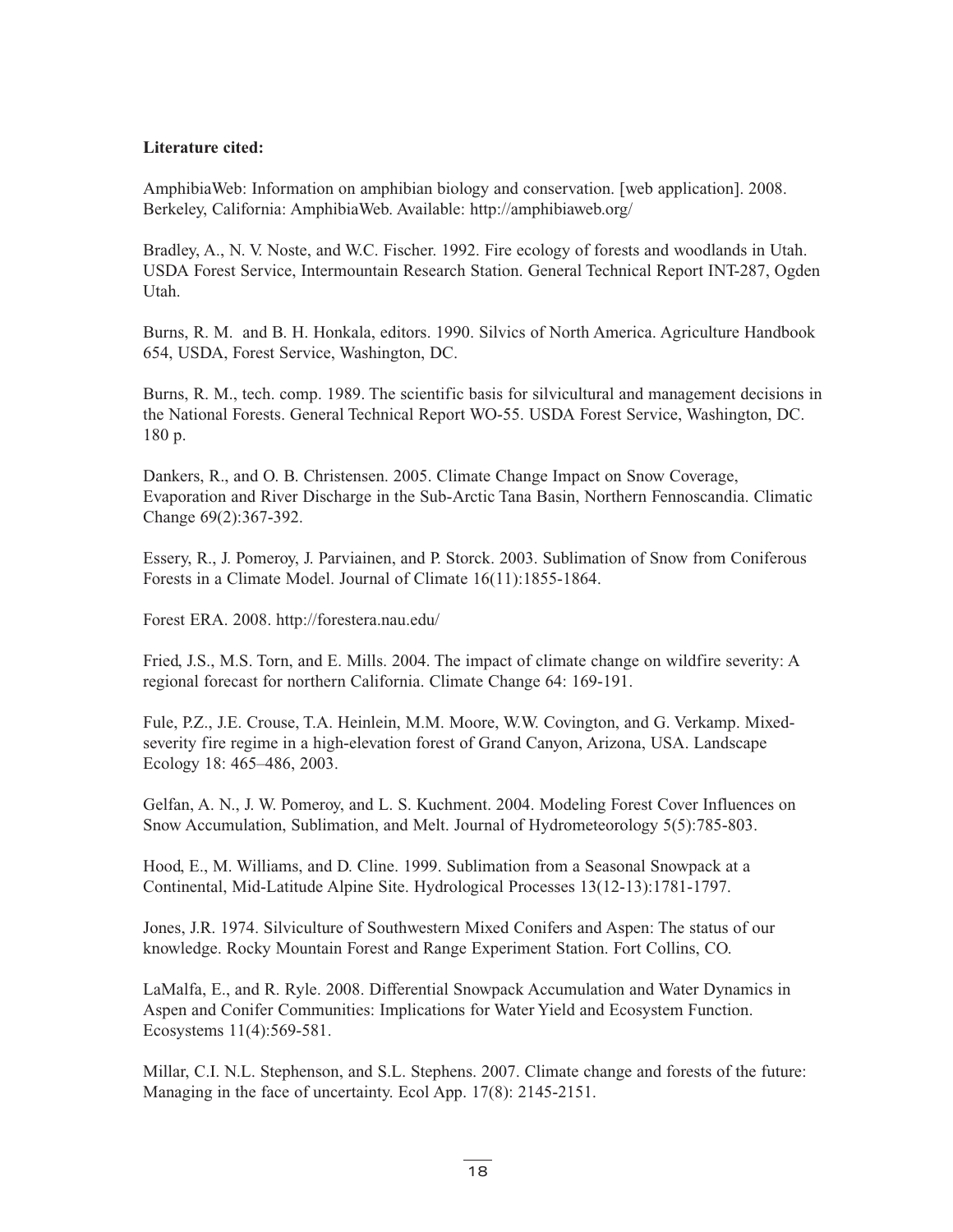Montesi, J., K. Elder, R. A. Schmidt, and R. E. Davis. 2004. Sublimation of Intercepted Snow within a Subalpine Forest Canopy at Two Elevations. Journal of Hydrometeorology 5(5):763-773.

New Mexico Department of Game and Fish. 2006a. Comprehensive Wildlife Conservation Strategy for New Mexico.New Mexico Department of Game and Fish. Santa Fe, New Mexico.526  $pp +$ appendices.

New Mexico Department of Game and Fish. 2006b. Conservation Services Division. Threatened and endangered species of New Mexico 2006 Biennial Review.

Parviainen, J., and J. W. Pomeroy. 2000. Multiple-Scale Modelling of Forest Snow Sublimation: Initial Findings. Hydrological Processes 14(15):2669-2681.

Prather, J.W., R.F. Noss , and T.D. Sisk. 2008. Real versus perceived conflicts between restoration of ponderosa pine forests and conservation of the Mexican spotted owl. Forest Policy and Economics 10 (2008) 140-150.

Ronco, F., G.F. Gottfried and R. Alexander. 1984. Silviculture of Mixed Conifer Forests. Rocky Mountain Forest and Range Experiment Station. Fort Collins, CO.

Schussman, H., C. Enquist, and M. List. 2006. Historic Fire Return Intervals For Arizona And New Mexico: A Regional Perspective For Southwestern Land Managers. The Nature Conservancy in Arizona

Smith, E. 2006. Historical Range of Variation and State and Transition Modeling of Historical and Current Landscape Conditions for Mixed Conifer of the Southwestern U.S. Prepared for the U.S.D.A. Forest Service, Southwestern Region by The Nature Conservancy, Tucson, AZ. 31 pp.

Skinner, Carl N. 2007. Silvicultural and forest management under a rapidly changing climate. In Powers, Robert F., tech. editor. 2007. Restoring fire-adapted ecosystems: proceedings of the 2005 national silviculture workshop. Gen. Tech. Rep. PSW-GTR-203. Albany, CA:Pacific Southwest Research Station, Forest Service, U.S. Department of Agriculture. 306 p.

USDA Forest Service. 1997. Plant Associations of Arizona and New Mexico, 3rd edition. Volume 1:Forests. USDA Forest Service, Southwestern Region.

USDA Forest Service. 1987. Plant Associations of Region Two, 4th edition, R2-ECOL-87-2. 1987. USDA Forest Service, Rocky Mountain Region.

USDI Fish and Wildlife Service. 1995. Recovery plan for the Mexican spotted owl: Vol.1. Albuquerque, New Mexico. l72pp.

Westerling, A.L., H.G. Hidalgo, D.R. Cayan and T.W. Swetnam. 2006. Warming and earlier spring increase western US forest wildlife activity. Science 313:940-943.

Woods, S. W., R. Ahl, J. Sappington, and W. McCaughey. 2006. Snow Accumulation in Thinned Lodgepole Pine Stands, Montana, USA. Forest Ecology and Management 235(1-3):202-211.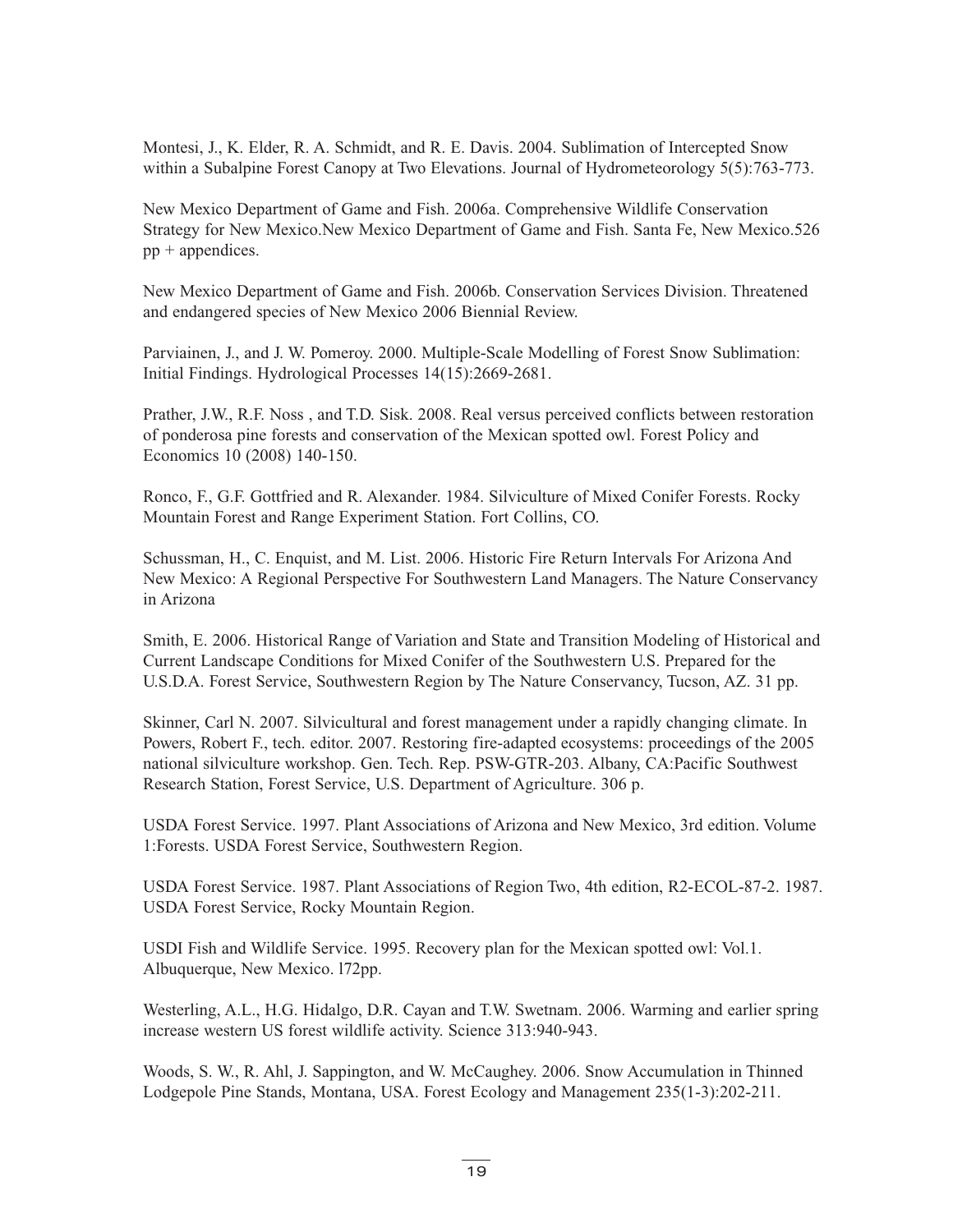Worrall, J.J., L. Egeland, T. Eager, R. Mask, E. Johnson, P. Kemp, W. Sheppard. 2008. Rapid mortality of Populus tremuloides in southwestern Colorado, USA. Forest Ecol. Mgmt. 255: 686-696.

Youngblood, A. P. and R.L. Mauk. 1985. Coniferous forest habitat types of central and southern Utah. USDA Forest Service, Intermountain Research Station, General Technical Report INT-187, Ogden, UT.